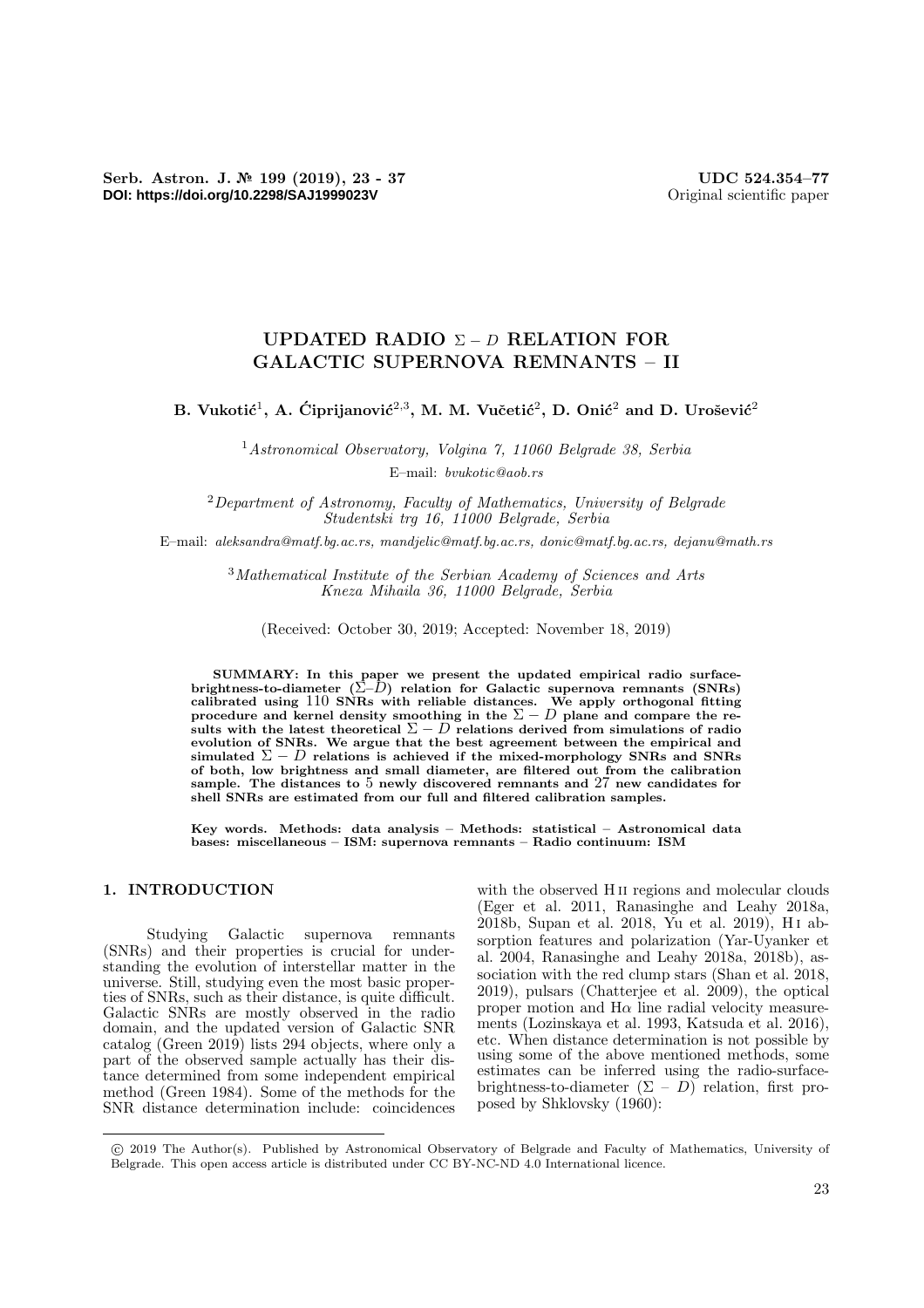$$
\Sigma_{\nu}(D) = AD^{\beta},\tag{1}
$$

where A depends on properties of the supernova explosion, and the exponent  $\beta$  depends on spectral in- $\gamma$  dex  $\alpha$  of integrated radio emission from the remnant  $S_{\nu} \propto \nu^{-\alpha}$ , where  $S_{\nu}$  is the flux density at frequency ν. The theoretically derived Σ–D relations have slopes  $\beta$  between  $-3$  and  $-6$  (e.g. Urošević (2005, and reference therein), Berezhko and Völk 2004, Pavlović et al. (2013, hereafter Paper I), Pavlović et al. 2018). Calibration of the  $\Sigma - D$  relation is usually performed on a linear version of Eq. (1):

$$
\log \Sigma = \log A + \beta \log D. \tag{2}
$$

This relation must be used with caution, since observational selection effects and biases are present in calibration samples (see Urošević 2002, 2003, Urošević et al. 2005, for more details). Another issue of this approach comes from the selection of the fitting method when calibrating the relation. For example, using vertical regression which minimizes deviations in  $\Sigma$ , will give result in a different correlation compared to the one which minimizes deviations in  $D$ . This relation was improved by using the orthogonal regression, which has a symmetrical treatment of both variables, in Paper I and Pavlović et al. (2014, hereafter Paper II). Also, Vukotić et al. (2014) showed that the probability density function (PDF) of the calibration data in the fitting plain can be used to estimate distance-related properties of SNRs. Due to large scatter in the calibration data, as well as observational and fitting issues, it is important to update the calibration sample of SNRs with better constrained distances whenever new observations are available. This will lead to more precise parameters which describe the  $\Sigma - D$  relation, which is often the only mean of determining the distance to many Galactic SNRs.

Following Paper I and Paper II, we present the updated empirical radio  $\Sigma - \overline{D}$  relation for Galactic SNRs. We extend our previous calibration sample, which now consists of 101 shell-type SNRs and 9 composite SNRs, where we can separate the flux from the surrounding shell, from the flux in the central regions. We added 46 new SNRs to our calibration sample and corrected distance estimates for 35 SNRs (compared to Paper II). The fitting was done using the orthogonal fitting, as well as the cross validation kernel density smoothing (Duin 1976).

### 2.1. Calibration sample

In order to derive a new  $\Sigma - D$  relation, we use 110 Galactic SNRs with available direct distance estimates. We use  $\Sigma$  at 1 GHz, as was also done in Papers I and II. A direct measurement of the surface brightness at this frequency is usually not available, so it is calculated based on measurements at other frequencies, and assuming a power law spectrum. Surface brightness values at 1 GHz were mostly taken from the Green (2019) catalog. List of all SNRs used in our calibration sample is given in Table 1. Our new calibration sample has 46 SNRs more than the

Paper II sample, since more independent measurements of distances to SNRs are available. Some of the SNRs, that were also in the calibration sample in Paper II, now have a revised distance based on recent, more precise measurements. All distances that we use, with their respective references, are given in Table 1. Distances to SNRs in the calibration sample were determined from coincidences with the observed H ii regions and molecular clouds, association with the red clump stars, pulsars, H i absorption features and polarization,  $H\alpha$  line radial velocity, or optical proper motion measurements.

#### 2.2. Composite SNRs

Although the  $\Sigma - D$  relation is predominantly used for SNRs with shell structure, some of SNRs which are characterized as composite can also contribute to the calibration of the  $\Sigma - D$  relation. Standard composite SNRs have nonthermal synchrotron centrally-filled character in the X-rays. Composite SNRs whose radiation from pulsars and/or pulsarwind nebulae (PWNe) is either negligible in radiowavelengths, or can be separated from shell radiation because of large spatial or spectral separation, can be used in our sample. In addition to these plerionic composites, a growing class of so called mixedmorphology or thermal (X-ray) composite SNRs also exists (Rho and Petre 1998). This class of SNRs is characterized by the radio continuum shell-like structure with centrally brightened, optically thin thermal X-ray emission. Mixed-morphology SNRs comprise a significant fraction of all the observed Galactic remnants and there are 33 such objects in our calibration sample (see Table 1). They are known to expand in a very complex and usually high density environments (Zhang et al. 2015). For a significant number of these objects there is observational evidence of interaction with the adjacent H<sub>I</sub> and molecular clouds (physical association with OH masers, coincidence with the CO distribution, strong infrared line emission etc.). Furthermore, the morphology of these remnants is often not in accordance with the standard evolutionary models that are commonly used to model shell SNRs (Zhang et al. 2019). The temperature across the mixed-morphology is usually nearly uniform, and density, as well as pressure, are mainly constant or sometimes increase toward the remnant center, which is not predicted by the commonly used Sedov-Taylor model. Lastly, one should bear in mind that some of the known mixed-morphology SNRs also host pulsar wind nebulae and/or detected pulsars, whose radiation can be separated from shell.

"Classical" composite SNRs in our sample are G11.2−0.3, G12.8−0.0, G15.4+0.1, G326.3−1.8, and G338.3−0.0, while thermal composite SNRs are G34.7−0.4 (W44), G292.2−0.5, G8.7−0.1, and G93.3+6.9. Below, we shortly justify inclusion of the mentioned SNRs in our calibration sample.

Borkowski et al. (2016) refer to G11.2−0.3 as shell SNR, and note that its PWN dominates the Xray image, and that it is hardly detectable in the radio image, with upper limit of 0.1 mJy on the pulse flux obtained from deep 1.9 GHz radio searches.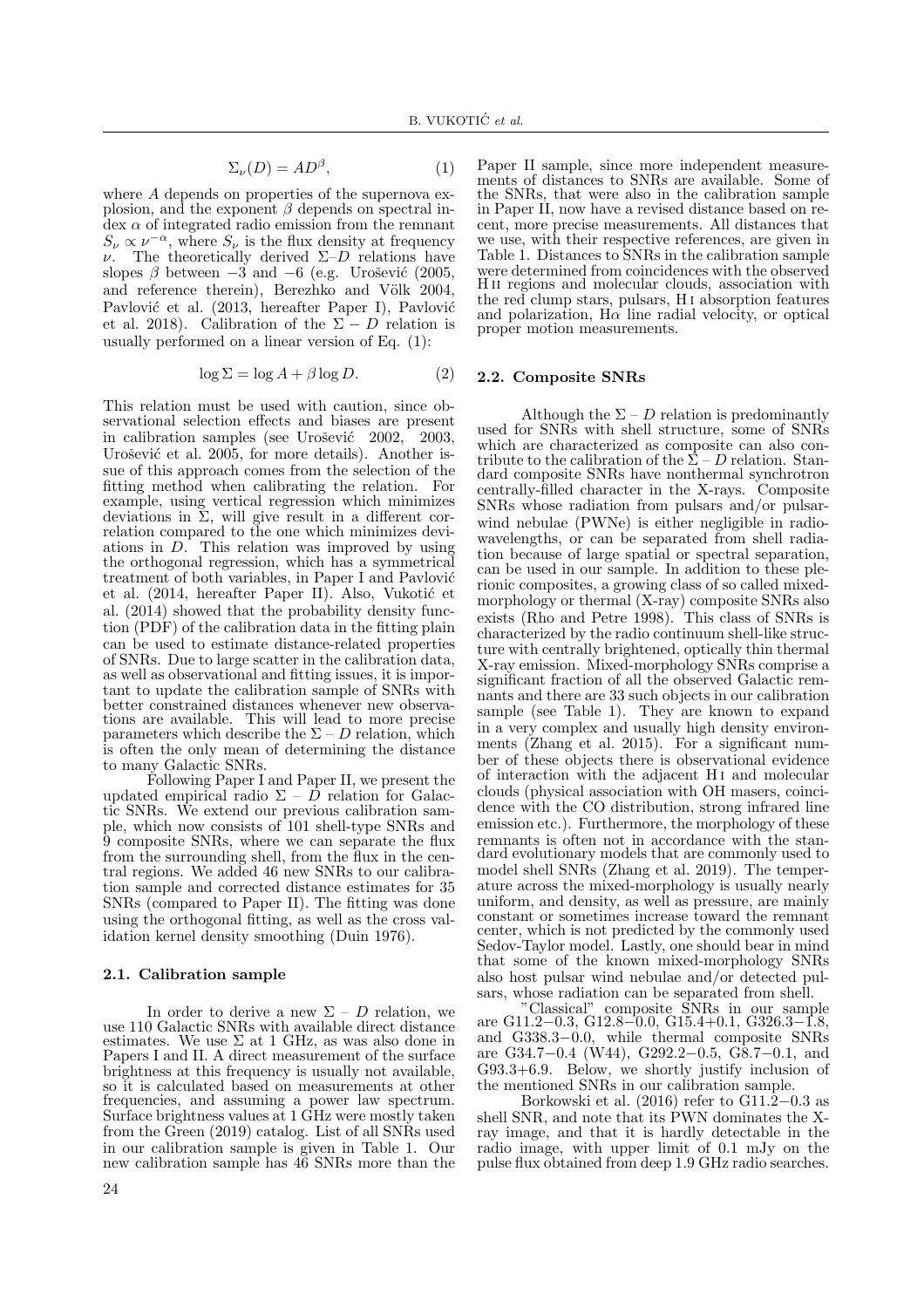G12.8−0.0 (W33) is a composite SNR that also has an X-ray pulsar, and shell morphology in the radiodomain.  $G15.4+0.1$  has an X-ray PWN, coincident with a TeV extended source, but has shell morphology in radio continuum. G326.3−1.8 (MSH 15-56, Kes 25) is a composite SNR that contains a shell with a relatively steep radio spectrum and an interior flatspectrum plerion (without any detected central pulsar). The flux density of the shell and plerion components can be separated (Dickel et al. 2000), so the shell can be used for calibration. Finally, G338.3−0.0 hosts an X-ray PWN, which has not been detected in the radio-domain. Data given for G338.3−0.0 in our Table 1 are from Castelletti et al. (2011). They removed the thermal component of radiation of an SNR and put the upper limit to the flux density of any pulsar in the field of SNR to be 2 and 1 mJy for 610 and 1280 MHz, respectively. Castelletti et al. (2007) showed that the radio flux of PWN in W44 is lower than 0.1% of the shell emission. The young pulsar J1119−6127 is positioned at the center of SNR G292.2−0.5, with no significant radio emission detected from any PWN. The flux density at

1.374 GHz for the pulsar is around 0.9 mJy (Camilo et al. 2000), while the flux density of G292.2−0.5 at 1 GHz is around 7 Jy. Association of SNR G8.7−0.1 with the pulsar PSR B1800−21, inside the western edge, is not clear (Brisken et al. 2006). Nevertheless, it has a flux density of the order of mJy at 1.4 GHz, while SNR G8.7−0.1 has a flux density around 80 Jy at 1 GHz (Rożko et al. 2018). G93.3+6.9 has a welldefined shell-like morphology in the radio domain, and only after detection of an X-ray PWN (Jiang et al. 2007), it was suggested that this SNR hosts an extended radio source, coincident with PWN. This central radio source is detected in the 1.4 GHz NRAO VLA Sky Survey (Condon et al. 1998) and has a much lower flux density (15 mJy at 1.4 GHz) compared to the flux density of the entire SNR (9 Jy).

Finally, compared to our calibration sample from Paper II, we have excluded G189.1+3.0 (IC443), mixed-morphology SNR (that also has plerionic component), since its radio structure consists of two shells of different diameters, which are centered at different locations (Castelletti et al. 2011, Leahy 2004).

|  |  |  |  |  | <b>Table 1:</b> Calibration sample for $\Sigma - D$ relation, consisting of 110 SNRs, with known distances. |
|--|--|--|--|--|-------------------------------------------------------------------------------------------------------------|
|--|--|--|--|--|-------------------------------------------------------------------------------------------------------------|

|                | No. Catalog name      | Other name            | Surface brightness                                     |          | Distance Diameter Distance |                  |
|----------------|-----------------------|-----------------------|--------------------------------------------------------|----------|----------------------------|------------------|
|                |                       |                       | $(\times 10^{-21} \,\mathrm{Wm^{-2} Hz^{-1} sr^{-1}})$ | (kpc)    | (pc)                       | Reference        |
| 1              | $G4.5 + 6.8^{a,d}$    | Kepler, SN1604, 3C358 | 317.8                                                  | 5.1      | 4.4                        | $\mathbf 1$      |
| $\overline{2}$ | $ G6.4 - 0.1^{b,e} $  | W28                   | 310                                                    | $1.9\,$  | $26.5\,$                   | $\overline{2}$   |
| 3              | $ G8.7 - 0.1^{b,e} $  | W30                   | 80                                                     | $4.5\,$  | 58.9                       | $\boldsymbol{3}$ |
| 4              | $ G9.7 - 0.0^{b} $    |                       | 3.3                                                    | 4.7      | 17.6                       | 3                |
| 5              | $ G11.0-0.0^{b} $     |                       | 2.0                                                    | 2.4      | 6.9                        | $\overline{4}$   |
| 6              | $ G11.2-0.3^{a,c} $   |                       | 22                                                     | 6.25     | $7.3\,$                    | $\overline{5}$   |
| 7              | $ G12.8 - 0.0^{b,c} $ | W33                   | 0.8                                                    | 4.8      | $4.2\,$                    | $\,6$            |
| 8              | $ G15.1 - 1.6^{b,c} $ |                       | 1.1                                                    | $2.2\,$  | 17.2                       | $\overline{4}$   |
| 9              | $ G15.4+0.1^{b} $     |                       | $5.6\,$                                                | 9.3      | 39.2                       | $\overline{7}$   |
| 10             | $ G18.1 - 0.1^a$      |                       | $10.8\,$                                               | 6.4      | 14.9                       | 8                |
| 11             | $ G18.6 - 0.2^b $     |                       | $5.8\,$                                                | 4.4      | 7.7                        | 8                |
| 12             | $ G18.8+0.3^a$        | Kes <sub>67</sub>     | 25.3                                                   | $13.8\,$ | 54.9                       | 8                |
| 13             | $ G21.8 - 0.6^{a,e} $ | Kes 69                | 24.5                                                   | $5.6\,$  | 32.6                       | 8                |
| 14             | $ G22.7-0.2^{b} $     |                       | 7.3                                                    | 4.7      | $35.5\,$                   | 8                |
| 15             | $ G23.3 - 0.3^a$      | W41                   | 14.4                                                   | 4.8      | 37.7                       | 8                |
| 16             | $ G24.7-0.6^{b} $     |                       | $5.4\,$                                                | $3.8\,$  | 16.6                       | $\overline{9}$   |
| 17             | $G27.4+0.0^a$         | Kes 73, 4C-04.71      | 56.4                                                   | $5.8\,$  | 6.7                        | 8                |
| 18             | $ G28.6 - 0.1^{b} $   |                       | 3.7                                                    | 9.6      | 30.2                       | 9                |
| 19             | $ G29.6+0.1^{b}$      |                       | 9.0                                                    | 4.7      | $6.8\,$                    | 10               |
| 20             | $ G31.9+0.0^e$        | 3C391                 | 104.5                                                  | $7.2\,$  | 12.4                       | 11               |
| 21             | $ G32.4+0.1^{b,c} $   |                       | $1.0\,$                                                | 17       | 29.7                       | 12               |
| 22             | $ G32.8-0.1^{b} $     | <b>Kes 78</b>         | $5.7\,$                                                | $4.8\,$  | 23.7                       | $8\,$            |
| 23             | $ G33.6+0.1^{a,e} $   | Kes 79, 4C00.70, HC13 | $30.1\,$                                               | $3.5\,$  | $10.2\,$                   | $8\,$            |
| 24             | $ G34.7 - 0.4^{b,e} $ | W44                   | 38.2                                                   | $3.0\,$  | 26.8                       | 8                |
| 25             | $ G35.6 - 0.4^a $     |                       | 8.0                                                    | $3.8\,$  | 14.2                       | 8                |
| 26             | $ G41.1 - 0.3^{a,e} $ | 3C397                 | 307.2                                                  | $8.5\,$  | 8.3                        | 8                |
| 27             | $ G41.5+0.4^{b} $     |                       | $1.5\,$                                                | 4.1      | 11.9                       | 10               |
| 28             | $ G43.3 - 0.2^{a,e} $ | W49B                  | 467.0                                                  | $11.3\,$ | 11.4                       | $8\,$            |
|                | 29 $ G46.8-0.3c$      | $\rm HC30$            | 11.4                                                   | 8.55     | $37.0\,$                   | $8\,$            |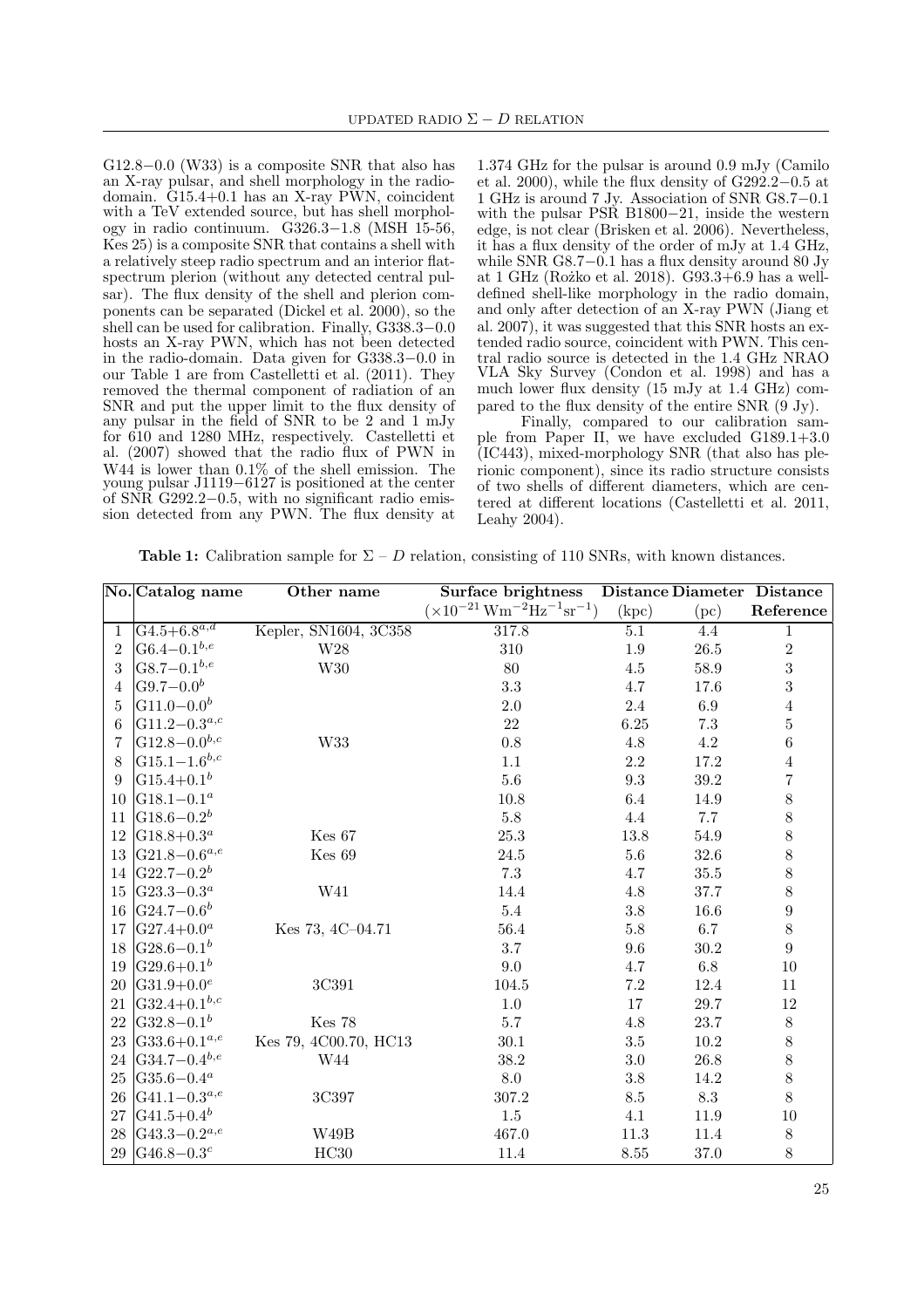| Table $1$ – Continued |                               |                          |                                                                           |                |                                   |                |  |  |  |
|-----------------------|-------------------------------|--------------------------|---------------------------------------------------------------------------|----------------|-----------------------------------|----------------|--|--|--|
|                       | No. Catalog name              | Other name               | <b>Surface brightness</b>                                                 |                | <b>Distance Diameter Distance</b> |                |  |  |  |
|                       |                               |                          | $(\times 10^{-21} \text{ W} \text{m}^{-2} \text{Hz}^{-1} \text{sr}^{-1})$ | (kpc)          | (pc)                              | Reference      |  |  |  |
| 30                    | $ G49.2 - 0.7^{b,e} $         | $\overline{W51}$         | 26.8                                                                      | $5.4\,$        | 47.1                              | $\overline{8}$ |  |  |  |
| $31\,$                | $ G53.6 - 2.2e $              | 3C400.2, NRAO 611        | $1.3\,$                                                                   | $2.8\,$        | $24.8\,$                          | 13             |  |  |  |
| $32\,$                | $G54.4 - 0.3a$                | HC40                     | $2.6\,$                                                                   | $6.6\,$        | 76.8                              | $14\,$         |  |  |  |
| $33\,$                | $ G55.0+0.3 $                 |                          | $\rm 0.2$                                                                 | $14\,$         | $70.5\,$                          | $15\,$         |  |  |  |
| $34\,$                | $ G57.2 - 0.8^{b,c} $         | 4C21.53                  | $1.9\,$                                                                   | 6.75           | $23.6\,$                          | $10\,$         |  |  |  |
| $35\,$                | $ G65.1+0.6^a $               |                          | $\rm 0.2$                                                                 | $\rm 9.2$      | $179.5\,$                         | 16             |  |  |  |
| $36\,$                | $ G67.7+1.8^{b} $             |                          | $0.8\,$                                                                   | $\,2$          | $7.8\,$                           | $\sqrt{4}$     |  |  |  |
| 37                    | $G73.9 + 0.9^{b,c}$           |                          | $1.8\,$                                                                   | $1.25\,$       | $\,9.8$                           | 17             |  |  |  |
| $38\,$                | $ G74.0 - 8.5^a $             | Cygnus Loop              | $0.8\,$                                                                   | 0.74           | 41.0                              | 18             |  |  |  |
| 39                    | $ G78.2+2.1^a$                | DR4, gamma Cygni SNR     | 13.4                                                                      | $1.9\,$        | $33.2\,$                          | $\sqrt{4}$     |  |  |  |
| 40                    | $\vert G82.2+5.3^{b,e} \vert$ | W63                      | $2.8\,$                                                                   | $3.2\,$        | $73.1\,$                          | $\sqrt{4}$     |  |  |  |
| 41                    | $ G84.2 - 0.8$                |                          | $5.1\,$                                                                   | $\,6\,$        | $31.2\,$                          | 19             |  |  |  |
| 42                    | $\sqrt{G85.4+0.7^{b,e}}$      |                          | $0.6\,$                                                                   | $4.4\,$        | $30.7\,$                          | $\sqrt{4}$     |  |  |  |
| $43\,$                | $ G85.9 - 0.6^{b,e} $         |                          | $0.6\,$                                                                   | $4.8\,$        | $33.5\,$                          | 20             |  |  |  |
| 44                    | $ G89.0+4.7^{a,e}$            | HB21                     | $3.0\,$                                                                   | $1.9\,$        | $57.4\,$                          | $\sqrt{4}$     |  |  |  |
| 45                    | $ G93.3+6.9^e $               | DA 530, 4C(T)55.38.1     | $2.4\,$                                                                   | $2.2\,$        | 14.9                              | 21             |  |  |  |
| 46                    | $ G93.7 - 0.2^e $             | CTB 104A, DA 551         | $1.5\,$                                                                   | $1.5\,$        | $34.9\,$                          | $22\,$         |  |  |  |
| 47                    | $ G94.0+1.0^{a} $             | 3C434.1                  | $2.6\,$                                                                   | $5.2\,$        | 41.4                              | $23\,$         |  |  |  |
| 48                    | $\vert G96.0 + 2.0 \vert$     |                          | $0.1\,$                                                                   | $\overline{4}$ | $30.2\,$                          | $24\,$         |  |  |  |
| 49                    | $ G108.2 - 0.6$               |                          | $\rm 0.3$                                                                 | $3.2\,$        | $57.2\,$                          | $25\,$         |  |  |  |
| 50                    | $ G109.1 - 1.0^{a,e} $        | CTB 109                  | $4.2\,$                                                                   | $3.1\,$        | $25.2\,$                          | $26\,$         |  |  |  |
| $51\,$                | $ G111.7 - 2.1d$              | Cassiopeia A, 3C461      | 11452.7                                                                   | $3.33\,$       | $4.8\,$                           | $27\,$         |  |  |  |
| $52\,$                | $ G114.3+0.3 $                |                          | $\rm 0.2$                                                                 | $0.7\,$        | $14.3\,$                          | $28\,$         |  |  |  |
| $53\,$                | $ G116.5+1.1$                 |                          | $\rm 0.3$                                                                 | 1.6            | $32.2\,$                          | $28\,$         |  |  |  |
| $54\,$                | $ G116.9+0.2^e$               | $\rm CTB$ $1$            | $1.0\,$                                                                   | $1.6\,$        | $15.8\,$                          | $28\,$         |  |  |  |
| $55\,$                | $ G119.5+10.2$                | $\rm CTA$ $1$            | $0.7\,$                                                                   | $1.4\,$        | $36.6\,$                          | $\,29$         |  |  |  |
| $56\,$                | $ G120.1+1.4^d$               | Tycho, 3C10, SN1572      | 131.7                                                                     | $2.5\,$        | $5.8\,$                           | $30\,$         |  |  |  |
| $57\,$                | $ G127.1+0.5^a$               | R5                       | $\rm 0.9$                                                                 | $1.15\,$       | $15.0\,$                          | $31\,$         |  |  |  |
| $58\,$                | $ G132.7+1.3^{a,e} $          | HB3                      | $1.0\,$                                                                   | $1.95\,$       | 45.4                              | $32\,$         |  |  |  |
| 59                    | $\vert G152.4 - 2.1^a \vert$  |                          | $0.06\,$                                                                  | $1.1\,$        | $31.2\,$                          | $33\,$         |  |  |  |
| 60                    | $ G156.2+5.7^{a,c,e}$         |                          | $0.1\,$                                                                   | 1.7            | $54.4\,$                          | $34\,$         |  |  |  |
| 61                    | $ G160.9+2.6^e$               | H <sub>B9</sub>          | $1.0\,$                                                                   | $0.8\,$        | $30.2\,$                          | $35\,$         |  |  |  |
| 62                    | $ G166.0+4.3^{a,e} $          | VRO 42.05.01             | $0.5\,$                                                                   | $1.0\,$        | 12.8                              | $36\,$         |  |  |  |
| 63                    | $ G180.0 - 1.7^a$             | S147                     | $\rm 0.3$                                                                 | 1.33           | 69.6                              | 37             |  |  |  |
|                       | 64 G190.9-2.2                 |                          | $0.05\,$                                                                  | 1              | $18.8\,$                          | $33\,$         |  |  |  |
| 65                    | $ G205.5+0.5^{a,c} $          | Monoceros Nebula         | $0.4\,$                                                                   | 1.6            | 102.4                             | $38\,$         |  |  |  |
| 66                    | G206.9+2.3 <sup>b,c</sup>     | PKS 0646+06              | $0.4\,$                                                                   | $1.6\,$        | $22.8\,$                          | $38\,$         |  |  |  |
| 67                    | $ G213.0-0.6^{b} $            |                          | 0.14                                                                      | 1.15           | $50.1\,$                          | $39\,$         |  |  |  |
| 68                    | $ G260.4 - 3.4^a$             | Puppis A, MSH 08-44      | $6.5\,$                                                                   | $2.2\,$        | $35.1\,$                          | $40\,$         |  |  |  |
| 69                    | $ G266.2 - 1.2^b $            | Vela Jr, RX J0852.0-4622 | $0.5\,$                                                                   | 0.75           | $26.2\,$                          | $41\,$         |  |  |  |
| 70                    | $ G272.2 - 3.2^{b,c,e}$       |                          | $\rm 0.3$                                                                 | $2.5\,$        | $10.9\,$                          | $42\,$         |  |  |  |
| 71                    | $ G279.0+1.1^{b}$             |                          | $0.5\,$                                                                   | $2.7\,$        | 74.6                              | $43\,$         |  |  |  |
| $72\,$                | $ G284.3 - 1.8^b$             | MSH 10-53                | $2.9\,$                                                                   | $5.5\,$        | $38.4\,$                          | $43\,$         |  |  |  |
| 73                    | $ G290.1 - 0.8e$              | <b>MSH 11-61A</b>        | $23.2\,$                                                                  | $\,7$          | $33.2\,$                          | $44\,$         |  |  |  |
| 74                    | $ G292.2 - 0.5e$              |                          | $3.5\,$                                                                   | $8.4\,$        | 42.3                              | 45             |  |  |  |
| 75                    | $ G296.1 - 0.5^{b} $          |                          | $1.2\,$                                                                   | $4.3\,$        | $38.0\,$                          | $43\,$         |  |  |  |
| 76                    | $ G296.5+10.0$                | PKS 1209-51/52           | $1.2\,$                                                                   | $2.1\,$        | 46.7                              | $46\,$         |  |  |  |
| $77\,$                | $ G296.7-0.9$                 |                          | $3.8\,$                                                                   | $9.8\,$        | $31.2\,$                          | $47\,$         |  |  |  |
| 78                    | $G296.8 - 0.3$                | 1156-62                  | $4.7\,$                                                                   | $9.6\,$        | 46.7                              | $48\,$         |  |  |  |
| 79                    | $ G299.2 - 2.9^{b} $          |                          | 0.4                                                                       | $2.8\,$        | $11.5\,$                          | $43\,$         |  |  |  |
| 80                    | $ G306.3 - 0.9^{b,c} $        |                          | $1.5\,$                                                                   | $20\,$         | $23.3\,$                          | $49\,$         |  |  |  |

B. VUKOTIĆ $\it{et}$ al.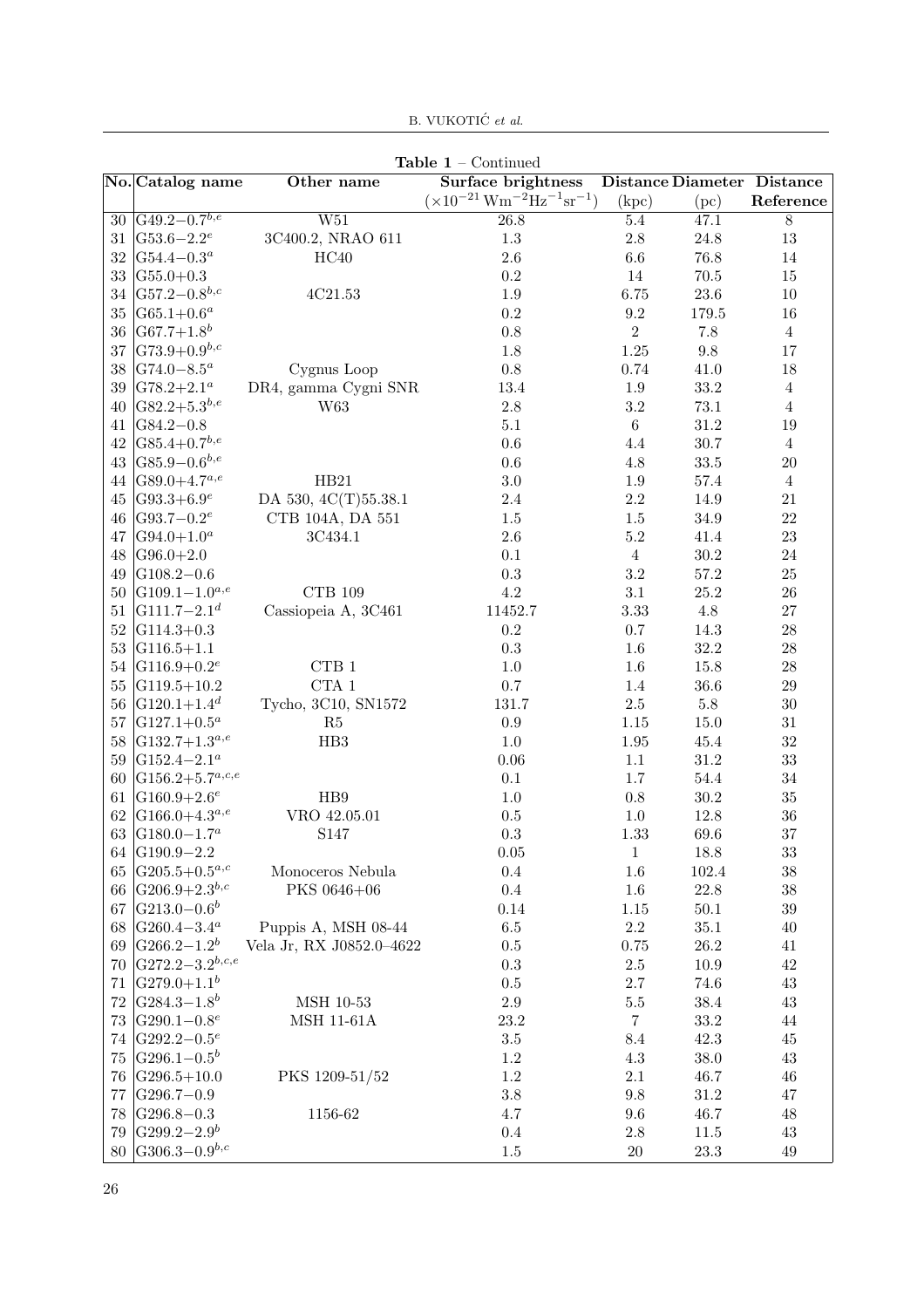|    |                               |                     | <b>Table 1</b> – Continued                             |                  |                  |                                   |
|----|-------------------------------|---------------------|--------------------------------------------------------|------------------|------------------|-----------------------------------|
|    | No. Catalog name              | Other name          | Surface brightness                                     |                  |                  | <b>Distance Diameter Distance</b> |
|    |                               |                     | $(\times 10^{-21} \,\mathrm{Wm^{-2} Hz^{-1} sr^{-1}})$ | (kpc)            | (pc)             | Reference                         |
|    | 81 $\sqrt{G308.4-1.4^a}$      |                     | $\overline{0.7}$                                       | $\overline{3.1}$ | $\overline{7.6}$ | $\overline{43}$                   |
| 82 | $ G309.2 - 0.6^b$             |                     | 5.8                                                    | $2.8\,$          | 10.9             | 43                                |
| 83 | $ G311.5 - 0.3^{b,e} $        |                     | $18.1\,$                                               | 14.8             | $21.5\,$         | $50\,$                            |
| 84 | $ G312.4 - 0.4^{b,c} $        |                     | 4.7                                                    | 14               | 154.8            | $51\,$                            |
| 85 | $ G315.4 - 2.3^{a,c} $        | RCW 86, MSH 14-63   | 4.2                                                    | $\overline{2}$   | 24.4             | $43\,$                            |
| 86 | $ G316.3 - 0.0^{b,c} $        | MSH 14-57           | $6.5\,$                                                | $7.2\,$          | 42.2             | $52\,$                            |
| 87 | $G326.3 - 1.8^b$              | MSH 15-56, Kes 25   | 11.9                                                   | 4.1              | 45.3             | $53\,$                            |
| 88 | $G327.4+0.4^{a,e}$            | Kes 27              | $10.2\,$                                               | $4.3\,$          | $26.3\,$         | $54\,$                            |
| 89 | $ G327.6+14.6^{a,c} $         | SN1006, PKS 1459-41 | $3.2\,$                                                | $\overline{2}$   | 17.4             | 55                                |
| 90 | $ G330.2+1.0^{b} $            |                     | 6.2                                                    | 4.9              | 15.7             | $54\,$                            |
| 91 | $ G332.4 - 0.4^a $            | $RCW$ 103           | 42.1                                                   | 3                | 8.7              | 43                                |
| 92 | $ G332.4+0.1^{b,c} $          | MSH 16-51, Kes 32   | 17.4                                                   | 7.5              | 32.7             | 56                                |
| 93 | $\rm G332.5 - 5.6^b$          |                     | $\rm 0.2$                                              | $3.0\,$          | $30.5\,$         | $57\,$                            |
|    | 94 $\vert G335.2+0.1^b$       |                     | $5.5\,$                                                | $1.8\,$          | 11.0             | 58                                |
| 95 | $G337.0 - 0.1$                | $CTB$ 33            | 100.4                                                  | 11               | $4.8\,$          | $59\,$                            |
| 96 | $ G337.2 - 0.7^{b,c} $        |                     | 6.3                                                    | $\boldsymbol{9}$ | 15.7             | 60                                |
| 97 | $G337.8 - 0.1^{a,e}$          | $Kes$ 41            | 48.2                                                   | 12               | 25.6             | 61                                |
| 98 | $ G338.3 - 0.0^a$             |                     | $16.5\,$                                               | $10.5\,$         | 24.4             | 62                                |
|    | 99 $ G340.6+0.3$              |                     | 20.9                                                   | 15               | $26.2\,$         | 63                                |
|    | $100 G344.7-0.1^e$            |                     | $5.9\,$                                                | $6.3\,$          | 14.7             | 64                                |
|    | $101 G346.6-0.2^e$            |                     | 18.8                                                   | $7.5\,$          | 17.4             | 65                                |
|    | $102 G347.3-0.5^{b}$          | RX J1713.7-3946     | 1.2                                                    | $\mathbf{1}$     | 17.4             | 66                                |
|    | $103 G348.5+0.0^{b,c}$        |                     | 15.0                                                   | $6.3\,$          | 18.3             | 67                                |
|    | $104 G348.5+0.1^{a,e}$        | CTB $37\mathrm{A}$  | 48.2                                                   | 7.9              | 34.5             | 67                                |
|    | $105 G348.7+0.3$              | CTB 37B             | 13.5                                                   | 13.2             | 65.3             | 67                                |
|    | $106 G349.7+0.2$              |                     | 594.8                                                  | 11.5             | $7.5\,$          | 68                                |
|    | $107 G351.7+0.8^b$            |                     | $5.9\,$                                                | 13.2             | $61.0\,$         | 69                                |
|    | $108$ G352.7-0.1 <sup>e</sup> |                     | 12.3                                                   | $7.5\,$          | 15.1             | 70                                |
|    | $109 G353.6-0.7b$             |                     | 0.4                                                    | $\!.2$           | $27.9\,$         | $71\,$                            |
|    | $110 G359.1-0.5^{a,e}$        |                     | $3.6\,$                                                | $\!\!\!\!\!8.5$  | $59.3\,$         | 72                                |

UPDATED RADIO  $\Sigma - D$  RELATION

Notes:  $a$  SNRs with revised distances, compared to Paper II;  $b$  New SNRs, not used in the calibration samples in Papers I and II;  $c$  SNRs removed due to poor quality distances;  $d$  SNRs removed due to possibly being in the free expansion phase;  $e$  Mixed-morphology SNRs (Ferrand and Safi-Harb 2012, Zhang et al. 2015).

References: (1) Sankrit et al. 2016; (2) Velázquez et al. 2002; (3) Hewitt and Yusef-Zadeh 2009; (4) Shan et al. 2018; (5) Minter et al. 2008; (6) Halpern et al. 2012; (7) Su et al. 2017a; (8) Ranasinghe and Leahy 2018a; (9) Ranasinghe and Leahy 2018b; (10) Ranasinghe et al. 2018; (11) Su et al. 2014; (12) Yamaguchi et al. 2004; (13) Giacani et al. 1998; (14) Ranasinghe and Leahy 2017; (15) Matthews et al. 1998; (16) Tian and Leahy 2006; (17) Lozinskaya et al. 1993; (18) Fesen et al. 2018; (19) Leahy and Green 2012; (20) Jackson et al. 2008; (21) Foster and Routledge 2003;  $(22)$  Uyanker et al. 2002;  $(23)$  Forster et al. 2004;  $(24)$  Kothes et al. 2005;  $(25)$  Tian et al. 2007;  $(26)$  Sánchez-Cruces et al. 2018; (27) Alarie et al. 2014; (28) Yar-Uyanker et al. 2004; (29) Pineault et al. 1993; (30) Zhang et al. 2013; (31) Leahy and Tian 2006; (32) Zhou et al. 2016; (33) Foster et al. 2013; (34) Katsuda et al. 2016; (35) Leahy and Tian 2007; (36) Arias et al. 2019; (37) Chatterjee et al. 2009; (38) Su et al. 2017b; (39) Yu et al. 2019; (40) Reynoso et al. 2017; (41) Katsuda et al. 2008; (42) Kamitsukasa et al. 2016; (43) Shan et al. 2019; (44) Reynoso et al. 2006; (45) Caswell et al. 2004; (46) Giacani et al. 2000; (47) Prinz et al. 2013; (48) Gaensler et al. 1998; (49) Sawada et al. 2019; (50) Andersen et al. 2011; (51) Doherty et al. 2003; (52) Caswell et al. 1975; (53) Rosado et al. 1996; (54) McClure-Griffiths et al. 2001; (55) Nikolić et al. 2013; (56) Vink 2004; (57) Zhu et al. 2015; (58) Eger et al. 2011; (59) Frail et al. 1996; (60) Takata et al. 2016; (61) Supan et al. 2018; (62) Lemiere et al. 2009; (63) Kothes and Dougherty 2007; (64) Giacani et al. 2011; (65) Yamauchi et al. 2013; (66) Moriguchi et al. 2005; (67) Tian and Leahy 2012; (68) Tian and Leahy 2014; (69) Tian et al. 2007; (70) Giacani et al. 2009; (71) Tian et al. 2010; (72) Bamba et al. 2000.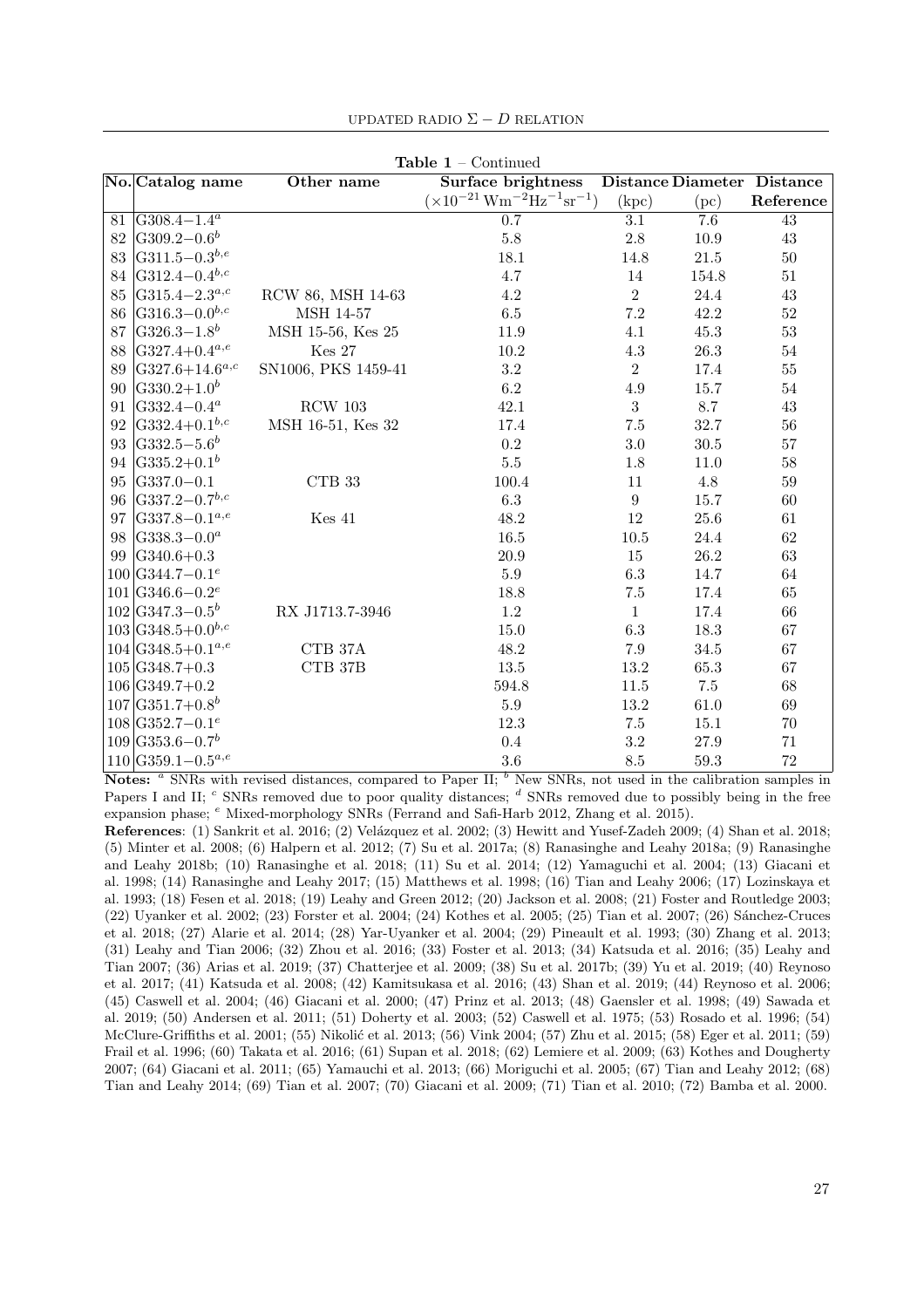

Fig. 1. The updated sample of Galactic SNRs and applied filters. Filter names are given in the title of each panel. The maximum likelihood kernel density data smoothing in  $\log \Sigma - \log D$  with designated bandwidths h is presented with contour levels at 0.01, 0.05, 0.1, 0.2, 0.3, 0.4. The corresponding orthogonal fit (thick solid line) parameters and their resulting distance fractional errors  $(f)$  are also designated on each panel. The slope of the fit line is also given in degrees  $(\beta^{\circ}]$ , angle between the fit line and  $-\log D$  axis). Data points: PD – Data points with poor distances (yellow circles), FE – objects in free expansion phase (blue asterisks), MM – mixed-morphology remnants (violet triangles), or black circles otherwise. Data points that are filtered out from the sample are marked with open gray circles. The number of filtered out data points is presented as a gray color number next to the total number of the points in the non-filtered sample (in the top right corner of each panel). The cut-off line for the simulation based filter (see Section 2.5), according to the results of Pavlovic et al. (2018), is shown as a thin solid line with  $\beta = -5$ , which contains the point  $\log \Sigma = -19$  and  $\log D = 1.0$ . For details on kernel smoothing filter see sections 2.4 and 2.5.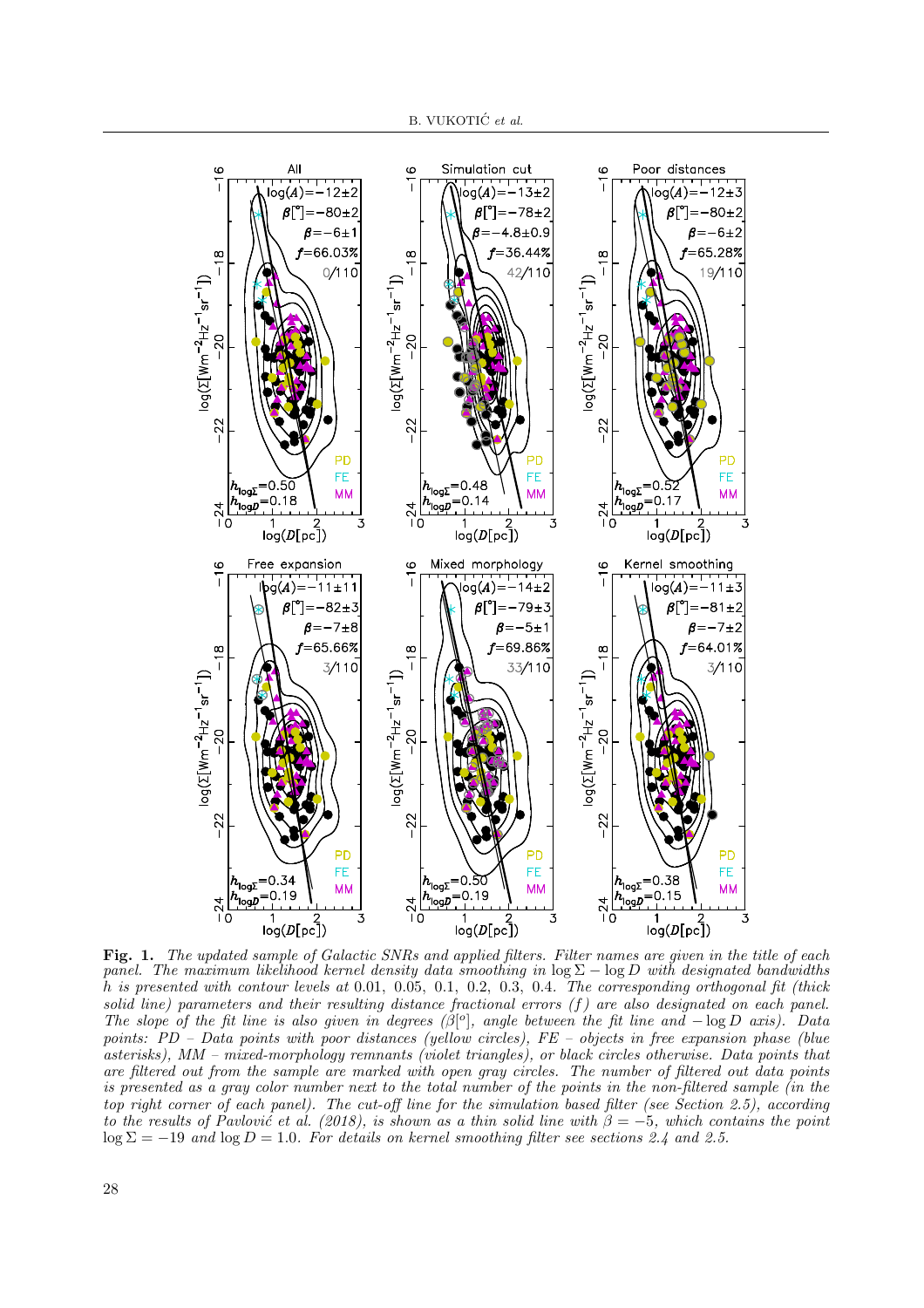## 2.3. Orthogonal fitting

For the purpose of the  $\log \Sigma - \log D$  slope calculation we used fitting procedure with orthogonal offsets of the data points from the fit line. Statistical tests from Paper I (see also Keles 2018) confirmed the robust nature of orthogonal fitting when compared with fitting procedures that use different types of offsets and methods for linear fit slope calculation. Also, the orthogonal approach has superior performance over the vertical offsets fitting in the case of extra-galactic M82 sample of SNRs (Urošević et al. 2010).



Fig. 2. Orthogonal fit slope confidence map for the selected sample of 110 Galactic SNRs. The sample is randomly re-sampled without repetition of individual points. For size of the re-samples, designated on the horizontal axis, the orthogonal fit slope for the  $10^4$ re-samples was calculated. The median slope value of these slopes is plotted with gray dots, while the confidence intervals around the median are color-coded as designated – the percentages indicate the ratio of resamples that falls in the interval around the median specified with the plotted dots. In the same manner, each filtered sample is presented as designated on the plot, at the given value of the confidence interval (in brackets).

The uncertainties of parameters for the orthogonal  $\log \Sigma = \log A + \beta * \log D$  fit are estimated from a simple bootstrap procedure (Efron and Tibshirani 1994). For each fitted sample, the 1000 bootstrap re-samples with replacement are performed, us-

ing SFMT pseudo-random number generator (Saito and Matsumoto 2008). Each of the 1000 sets of fit parameters are stored in an array and the uncertainties are estimated as standard deviation of that array. Based on the various selection criteria, we apply this procedure to several sub-samples and the results are presented in Figs. 1 and 2 (see the following text, sections 2.4 and 2.5, for detailed explanations of the figures).

## 2.4. Kernel density smoothing

The application of density smoothing in the  $\log \Sigma - \log D$  plane (Vukotić et al. 2014) showed that such 2D data density distribution can reveal more information about the data sample than just the parameters of the best fit line, when only fitting is used. The procedure was further improved with the bootstrap based kernel density smoothing (Bozzetto et al.  $2017$ ) and kernel bandwidth (h) selection using the maximum likelihood cross-validation (1D procedure described in Maggi et al. 2019).

The later was modified to a 2D case with a simple product Gaussian kernel, for XY data usually written as  $K(X, h_X) \cdot K(Y, h_Y)$ . This type of kernel is applied to the updated Galactic SNR sample of 110 objects. The contours in Figs. 1 and 2 are calculated for the optimal kernel bandwidths of  $h_{\log \Sigma} = 0.52$ and  $h_{\log D} = 0.175$ .

#### 2.5. Sample filtering

From the upper left panel of Fig. 1 it is evident that the full sample of 110 compiled objects has a slope of −6, which is steeper when compared with the recent empirical and theoretical findings; Paper I and Paper II report empirical slope of around −5, while Pavlović et al. (2018) reported slopes between −4 and −6, depending on the density of the ISM in the simulated evolution trajectories. Such a steep slope implies a very low correlation of the  $\Sigma D$  data and underlines the need for further scrutiny of the  $\Sigma - D$  calibration samples. To obtain a shallower slope and better agreement with present theoretical findings of the SNR evolution, we test various filtering criteria on the selected samples of calibrators.

Pavlović et al. (2018) simulated the evolution trajectories of SNRs applying different values for density of the environment, and initial explosion energy. Their Fig. 3 shows that the considered fiducial density values of the environment give the slope values in the  $-4$  (low density) to  $-6$  (high density) interval. In addition, they plot the sample of 65 Galactic SNRs over the simulated evolution trajectories. Some of the objects with high values of  $\Sigma$  are located above the evolution trajectories while even more of them, with the low  $\Sigma$  values, are below the simulated trajectories. This indicates that the empirical slope might be steeper than the slopes obtained from simulations. The low brightness and small diameter part of the sample might be dominated by objects that evolve in high density environments and have low brightness which makes them susceptible to sensitiv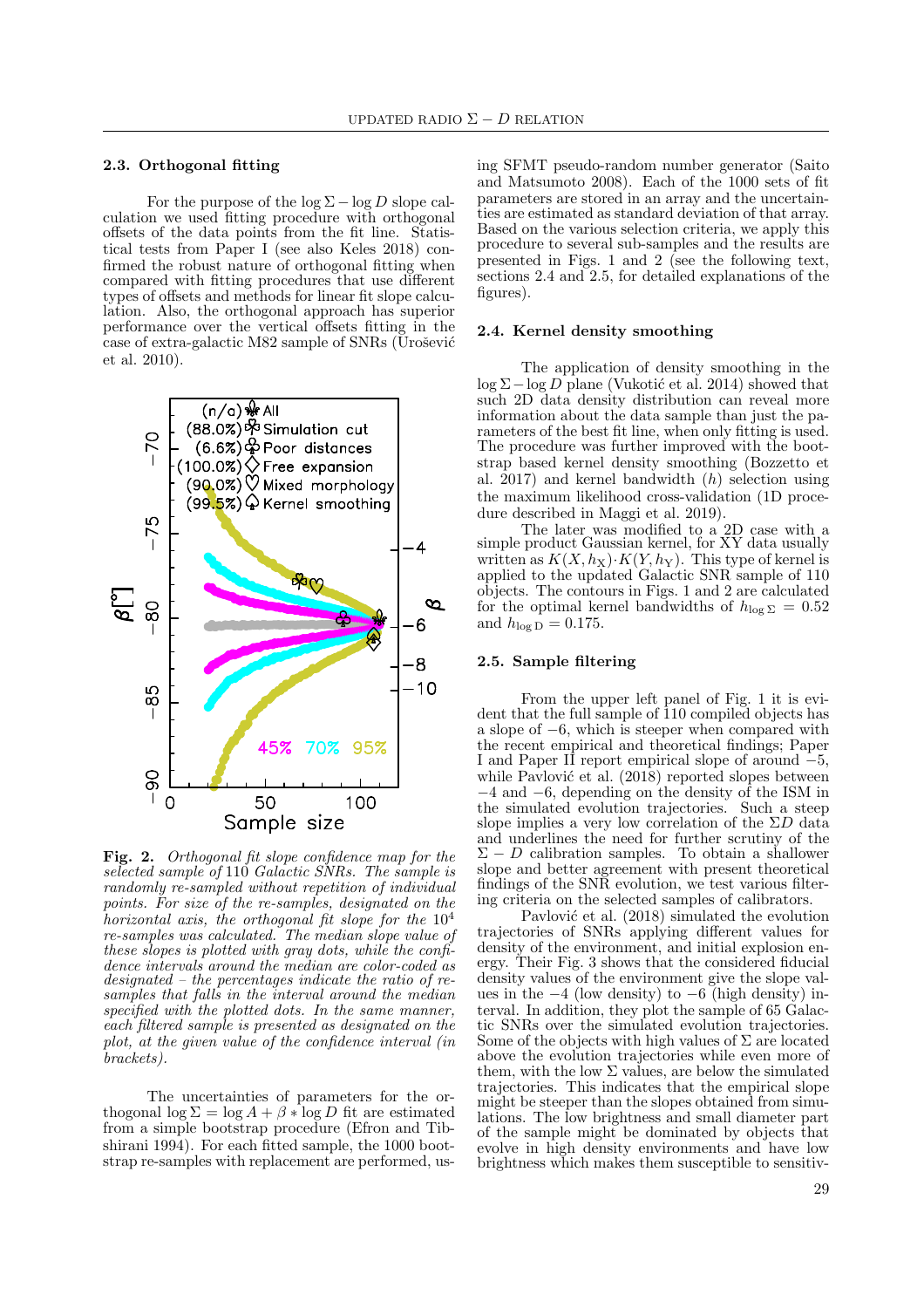ity related selection effects and can also contribute to overall scatter of the relation. Applying the simulation based filter described below, we remove these objects from the sample and discuss their influence on the agreement between the theoretical and empirical slopes.

We apply, and later discuss, several filters, along with the full sample, to analyse and trace the possible cause of discrepancy between the empirical and simulated data (Figs. 1, 2 and Table 2):

- (i) all data points,
- (ii) simulation based filter,
- (iii) poorly determined distances,
- (iv) free expansion filter,
- (v) mixed-morphology and
- (vi) kernel smoothing outliers.

The orthogonal fitting and kernel density smoothing, as described above (sections 2.3 and 2.4), are applied to each filtered sample and the results are presented in Figs. 1 and 2 and summarized in Table 2. In Fig.  $\tilde{I}$  we present the updated sample of Galactic SNRs with applied filters, as designated in the title of each panel. The maximum likelihood kernel density data smoothing in  $\log \Sigma - \log D$ , with designated bandwidths  $h$ , is presented with contours. The corresponding orthogonal fit (thick solid line) parameters and their resulting distance fractional errors  $(f)$ are also given in each panel. The data points are designated as follows: PD – data points with poor distances (yellow circles), FE – objects in free expansion phase (blue asterisks), MM – mixed-morphology remnants (violet triangles), or black circles otherwise. Data points that are filtered out from the sample are marked with open gray circles.

The simulation filter is the most radical in terms of the number of expelled points from the sample and also gives the shallowest slope. The filter se-

lects all data points that are above the line of  $\beta = -5$ and contains the point  $\log \Sigma = -19$  and  $\log D = 1.0$ . This filters out data points that are positioned below the simulated evolution trajectories in Pavlović et al. (2018) – as mentioned above, these are mostly the low brightness and small diameter objects that are likely to be subjected to sensitivity related selection effects.

Conversely, the exclusion of objects with poorly determined distances (objects with large or no distance errors, only upper or lower limits to distances available, or very different distances derived using different methods), more than  $\approx 17\%$  of the total number of objects, seems to have no significant effect on any of the sample properties. Deselecting 3 objects in the free expansion phase, or 3 objects that are outside the second contour level (contour level of 0.05 (Fig. 1, bottom row, left and right panel, respectively), gives steeper slope of −7. Finally, the exclusion of 33 mixed-morphology remnants from the sample gives a shallower slope of  $-5$ , similar to the simulation based filter, because the MM SNRs should mainly be the low brightness and small diameter objects.

However, the slopes from all filters correspond to the  $\approx -80^{\circ}$  angle of the fit line to the horizontal axis (Table 2). Since the slope of the fit line is the tangent function of this angle, the resulting changes of the fit line slopes do not significantly reflect the overall stretch in the direction of the sample. The tangent function of such an angle tends to infinity as the angle approaches  $\pm \pi/2$ . For these reasons, a better insight is achieved when the slope is expressed as the above mentioned angle. The bootstrap confidence estimates (Section 2.3) are performed on this angle variable because, unlike the slope, it is continuous over angle values of  $\pm \pi/2$  and gives meaningful

Table 2: Parameters of the considered filters. Rows (top to bottom): name of the filter, number of calibration SNRs, smoothing bandwidth in log D, smoothing bandwidth in log  $\Sigma$ , value of the log  $\Sigma - \log D$ fit intersection with the log  $\Sigma$  axis, value of the log  $\Sigma$  – log D fit slope, value of the log  $\Sigma$  – log D fit slope (angle with the -log  $D$  axis, clockwise), distance fractional error for the fit line, distance fractional error for the mean values of data density distribution in  $\log D - \log \Sigma$  (mean value of the  $\log D$  distribution for the given value of  $\log \Sigma$ ), same as previous but for the mode value, same as previous but for the median value, confidence interval determined by the distance of the sample from the median value of the slopes of randomly selected re-samples of the same size without repetition of the selected points within the generated re-sample (Fig. 2).

| Filter                         | None        | Simulation     | Poor dist.  | Free exp.    | Mixed morph. | Outliers    |
|--------------------------------|-------------|----------------|-------------|--------------|--------------|-------------|
| N                              | 110         | 68             | 91          | 107          | 77           | 107         |
| $h_{\log D}$                   | 0.18        | 0.14           | 0.17        | 0.19         | 0.19         | 0.15        |
| $ h_{\log \Sigma} $            | 0.50        | 0.48           | 0.52        | 0.34         | 0.50         | 0.38        |
| log A                          | $-12 \pm 2$ | $-13 \pm 2$    | $-12 \pm 3$ | $-10 \pm 11$ | $-14 \pm 2$  | $-11 \pm 3$ |
|                                | $-6\pm 2$   | $-4.8 \pm 0.9$ | $-6 \pm 2$  | $-7 \pm 8$   | $-5\pm 2$    | $-7 \pm 3$  |
| $\beta$ [°]                    | $-80 \pm 2$ | $-78 \pm 2$    | $-80 \pm 2$ | $-82 \pm 3$  | $-79 \pm 3$  | $-81 \pm 2$ |
| fβ                             | 66.03%      | 36.44\%        | 65.28\%     | 65.66%       | 69.86\%      | 64.01%      |
| $f_{\rm mean}$                 | $63.69\%$   | 31.96\%        | 62.34\%     | 62.82\%      | 66.67\%      | $60.45\%$   |
| $f_{\rm mode}$                 | 73.85%      | 29.71\%        | 78.46\%     | 69.33%       | 76.78%       | 72.06\%     |
| $f_{\rm median}$               | $64.56\%$   | 30.82\%        | 64.23\%     | 63.85%       | 66.52\%      | 62.39%      |
| conf. int. $\lbrack\%]\rbrack$ | 59.86       | 88.04          | 6.63        | 99.98        | 89.98        | 99.48       |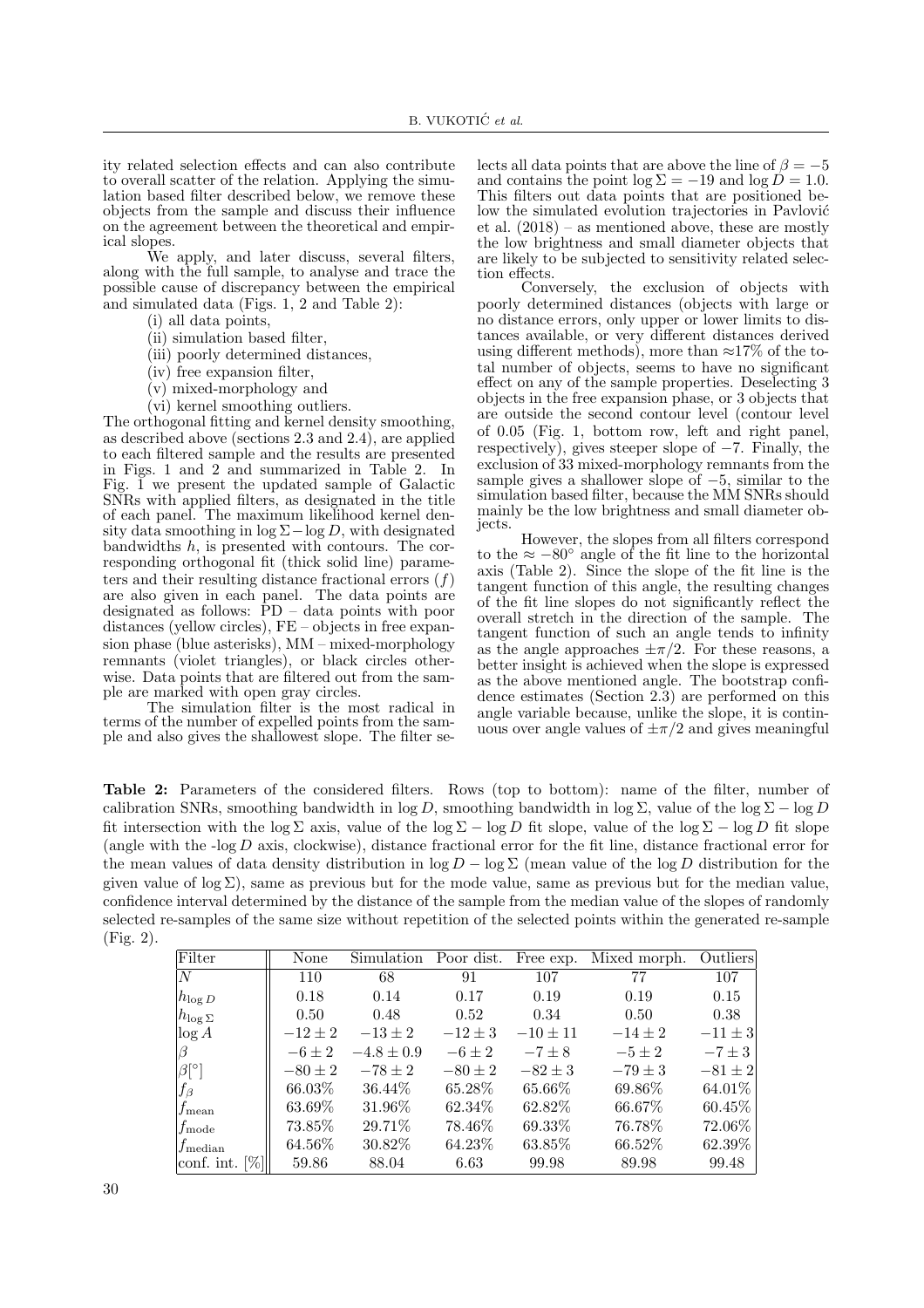results. The results are then translated back to the slope variable. It is indicative that values for a clockwise angle  $(\beta^{\circ})$  with the  $-\log D$  axis overlap within the estimated uncertainties, for all filters.

This means that no change of the slope, by any of the filters, is to be considered as statistically significant, but nevertheless, the difference in slope values and other parameters of the filters (e.g. distance fractional error) can be used to discuss consistency of the samples in order to make a more reliable  $\Sigma - D$  calibration (Section 3).

## 3. DISCUSSION

From Figs. 1 and 2 it is evident that the simulation based filter, see point (ii) in Section 2.5, is the most effective in reducing the steep slope of the full sample. The a priori slope of the filter line of −5.0 is the same as the slope of the filtered sample and both are in agreement with the theoretical insights of SNRs evolution in the Sedov-Taylor phase. At first glance, this agreement may seem obvious, and without added value to the present knowledge on the subject, but a careful inspection does point out to some possibilities that might improve the  $\Sigma - D$  relation. It indicates that the "upper" part of the sample, the one above the simulated evolutionary lines from Pavlović et al.  $(2018)$ , does not affect the slope of the relation as much, and is in good agreement with theoretical results. This implies that the part of the SNR population below the simulated tracks (e.g. SNRs with small diameter) makes the slope steeper than the slopes from theoretical considerations. Thus, this part of the sample is likely to cause the resulting discrepancy between the empirical and theoretical  $\Sigma - D$  relation.

According to the results of Pavlović et al. (2018), the points below the line, selected for the simulation filter (Fig. 1), are likely to be objects with  $\Sigma = 10^{-22}$  and have  $D < 50$  pc. This part of the  $\Sigma - D$  plane is probably populated mostly by dynamically evolved objects that have expanded in environments of very high density. They are likely to be in the post Sedov-Taylor, radiative or dissipating phase of their evolution, following evolution trajectories with different slope than the slope for the Sedov-Taylor phase. In addition, their low brightness makes them very hard to separate from the background which makes them susceptible to observation selection effects. For these reasons, this part of the  $\Sigma - D$  plane is likely to have a high scatter which gives a very low  $\Sigma - D$  correlation. Such objects, biased by sensitivity or other selection effects, should not be considered as representative of the SNR evolution trajectories and considered as calibrators.

The given simulation filter line in Fig. 1 also serves as a guide for comparative purposes of slopes of different filters against the theoretically derived slope of  $-5$ . The slopes of filters (ii) and (v) are approximately parallel to this line. The orthogonal fit line for the filter (ii) is translated to the  $+\log D$  side when compared to the filter (v), because the filter

(ii) cuts out the data points in the lower left part of the  $\log \Sigma - \log D$  plane. The filter (v) might thus be more suitable for distance calibration of empirical samples that have low sensitivity related biases. The filter (v) has the largest average fractional error  $(f)$ , almost two times larger than the filter (ii) which has the smallest  $f$  of all filters. In order to obtain distances with smallest uncertainties, the simulation filter should be preferred for objects that are above the simulation filter cut line.

When excluding objects that are in free expansion or in the transition from free expansion to Sedov-Taylor phase of evolution (filter iv), the obtained slope is steeper than for the full sample, which is in contradiction with theoretical studies (Pavlović et al. 2018, Berezhko and Völk 2004). Filter (vi) gives similar results. The steep slope of −7 in both cases does not appeal to theoretical findings. Such a slope might also be a statistical "fluke" due to exclusion of the Cas A source (the brightest point in the sample) located in the upper left part of the  $\log \Sigma - \log D$  plane, and the tendency of slope to change significantly with small change of the angle between the fit line and the horizontal axis, when steep slopes are concerned (see Section 2.5).

Excluding objects with poorly determined distances does not make a significant difference in the slope, as well as other parameters, when compared to the full sample. Even the fractional error, which is indicative of the data spread around the fit line, is similar. While these objects do appear to be scattered across the area subtended by the whole sample, their removal does not make the slope shallower. On the other hand, the shape of the contour lines points to a significant scatter and absence of correlation in all samples from Fig. 1. Apart from the upper left part of the sample (small objects of high brightness in late free expansion or early Sedov-Taylor phase), the contour lines, especially the central ones, appear to be vertically aligned, except the very small slant for the simulation filter. This implies that the "true" slope for the middle and low brightness region of the sample might be influenced with scatter caused by the overall lack of accurate distance estimates.

The results of Pavlović et al. (2018) point out that objects in environments of higher densities, populating the low brightness and small diameter part of the  $\log \Sigma - \log \bar{D}$  plane, might be the cause for steeper empirical slope. Future studies with specialized hydrodynamical simulations (Kostić 2019) and with better assessed environmental densities of observed SNRs will give more clues in this direction.

In Fig. 2, the confidence interval map is presented for the considered sample. This should give an insight into the specific behaviour of the sample in terms of sensitivity to the exclusion of data points, i.e., estimating the filter performance against the number of data points in the filtered sample. The filters that are close to the median line, are likely to be of no statistical significance because a similar slope could be achieved by excluding the same number of randomly selected points. Thus, the filters that give slopes further away from the median values, are more distinctive and influential (e.g., they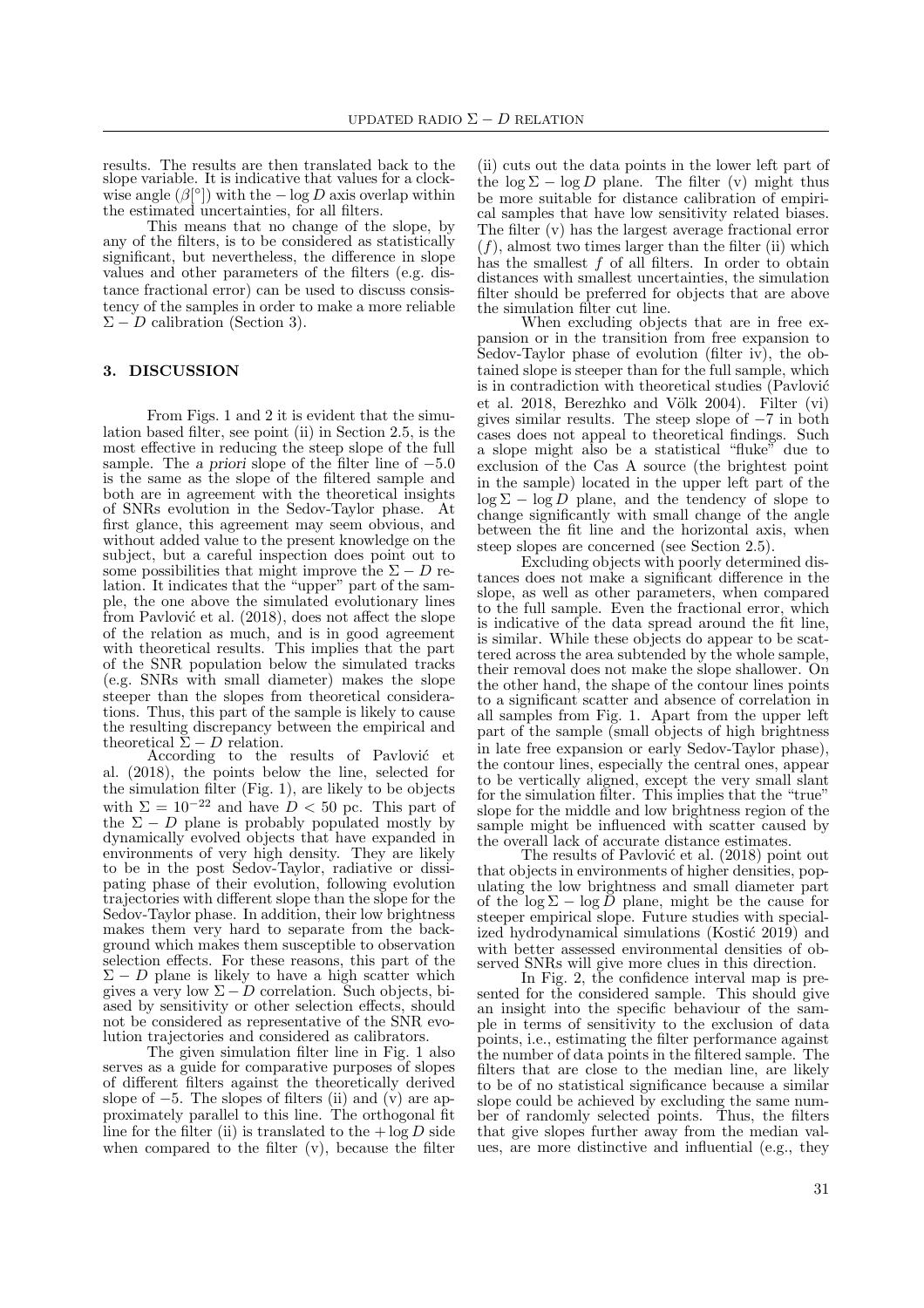change the geometry of the sample). Since all the filters give statistically similar slopes, this way the impact of the filters can be stratified.

It is evident that four filters that change the slope by 1 are at the far end from the median value at  $\approx 90\% - 100\%$  confidence limits. The mixedmorphology filter is more appealing from the physical point of view since it is empirical in nature and excludes objects based on morphological criteria, while the simulation based filter is based more on theoretical considerations. The obvious change in the geometry of the sample, upon the application of the simulation filter cut, is similar to the change obtained with the MM filter (both are at  $\approx 90\%$  confidence limits).

One should bear in mind that mixedmorphology SNRs do not actually follow a classical SNR evolution and so can hardly be represented by the Sedov-Taylor model. Even shell SNRs that tend to expand in the high density environments may become "evolutionary old", while still of relatively small diameter in comparison to those shell SNRs that expand in the low density medium. Furthermore, in some SNRs from our sample (like Cygnus Loop) both radiative and non-radiative shocks are detected, so a complex evolution must be taking place.

The analysis presented so far points that objects with poorly determined distances might not be the sole or primary cause of poor  $\Sigma - \bar{D}$  calibration. The objects that have mixed-morphology nature or generally evolve in dense environments, are a more likely cause of scatter in the  $\Sigma - D$  data, causing larger fractional errors in distance determination. While the simulation filter has fractional errors of  $\approx 30\%$ , the rest of the filters have more than double of that value,  $\approx 60\% - 75\%$ . The simulation filter dismisses  $\approx 40\%$  of objects, but the resulting fractional errors are, on average, more than 50% smaller then for other filters. This highlights the low brightness and small diameter objects, part of the sample below the simulation filter cut line, as part of the data with higher scatter when compared with the SNRs of higher brightness. This is likely because of the sensitivity related selection effects of the corresponding surveys and overall difficulties in estimating the diameters and flux densities of small or low brightness objects.

Considering the fractional errors from the kernel smoothed contours (Table 2), the simulation based filter has similar values for all three parameters (mean, mode and median), while mixed-morphology filter has the smallest fractional error against median values. For consistency, we will use median values in both cases for the purpose of the  $\Sigma - D$  calibration

and the calculation of distances to newly discovered SNRs in the next section (Table 3).

## 4. DISTANCES TO NEWLY DISCOVERED SNRs

In Table 3 we present several recently discovered SNRs from the literature, which do not have independently derived distances. We calculate distances to these SNRs using the  $\Sigma - D$  relation. According to the presented analysis in the previous section, the distances are calculated from the orthogonal fit lines and according to median values of the kernel smoothed contours for the full sample, mixedmorphology and simulation based filters. We recalculate distances to 5 newly discovered SNRs from Gerbrandt et al. (2014), which were also given in the Table 3 of Paper II. Additionally, we include 27 new candidates for shell SNRs, which were discovered by The H i, OH, Recombination line survey of the Milky Way – THOR (Anderson et al. 2017).

The results from Table 3 point out the im-<br>
ince of the parameter  $log A$ . Although the portance of the parameter  $\log \bar{A}$ . simulation and mixed-morphology filter give similar slope values, the difference in calculated distances for newly discovered remnants is significant because of the different values for  $log A$ . Smaller value for log A in the case of the mixed-morphology filter gives systematically smaller distances when compared to the simulation filter. Also, the slope difference between the full sample and the mixed-morphology filter does not appear to make a significant difference in the calculated distances. The distances from the full sample are slightly larger when compared to the mixed-morphology filter, but still noticeably smaller than for the simulation filter. This can be explained with all of the new objects having surface brightness smaller than  $10^{-19} \,\mathrm{Wm}^{-2} \mathrm{Hz}^{-1} \mathrm{sr}^{-1}$  and the similar position of the orthogonal fit lines in the low brightness part of the plot for the MM filter and the full sample.

As discussed in Section 3, for the purpose of the evolution studies of SNRs, it makes sense to use shallower slopes than the one obtained from the full sample. However, when distance determination is concerned, there is a very small discrepancy between the mixed-morphology filter and the full sample, despite their slope difference. The results of this work suggest that future calibrations and theoretical models could strongly benefit from better insights into SNRs that evolve in dense environments and have low brightness, rather than the overall improvements of distance determination methods.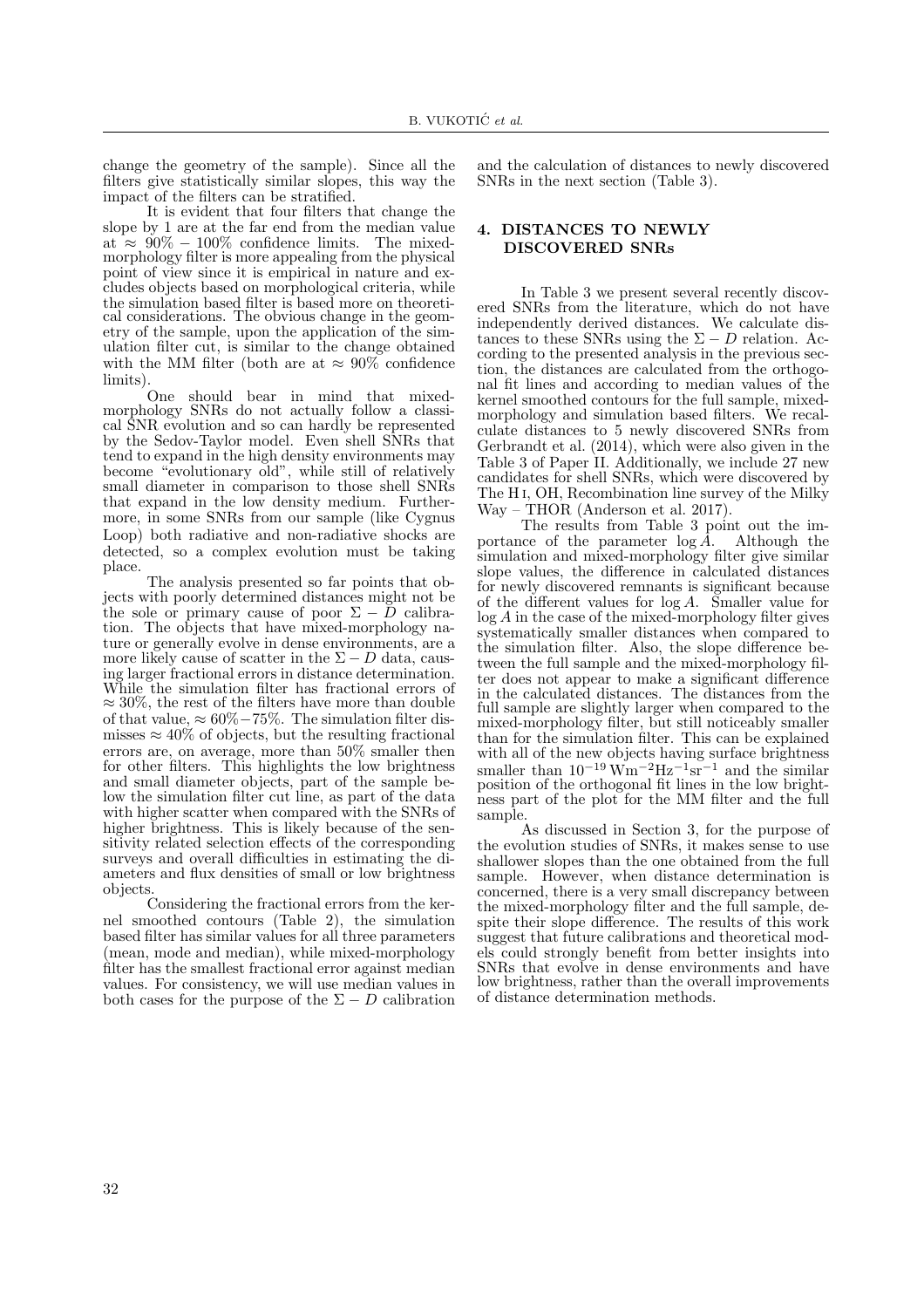UPDATED RADIO  $\Sigma - D$  RELATION

Table 3: Distances to newly discovered SNRs, calculated using the  $\Sigma - D$  calibrations from this paper. First 5 SNRs are from Gerbrandt et al. (2014), and the others from Anderson et al. (2017). The newly estimated distances are given in the last six columns in the following order: full sample (orthogonal fit distance and distance from the median values of the smoothed data distribution), simulation filter (same as previous filter), mixed-morphology filter (same as previous filter).

|                |                 |                   |                      | No. Catalog name Flux dens. Ang. size Surf. brightness Full sample Simulation Mixed morph. |                   |                                                                                        |                            |       |          |                  |
|----------------|-----------------|-------------------|----------------------|--------------------------------------------------------------------------------------------|-------------------|----------------------------------------------------------------------------------------|----------------------------|-------|----------|------------------|
|                |                 | $S_{1\text{GHz}}$ | Ĥ                    | $\log \Sigma$                                                                              |                   | $d_{\text{orth}} d_{\text{median}} d_{\text{orth}} d_{\text{median}} d_{\text{orth}} $ |                            |       |          | $d_{\rm median}$ |
|                |                 | $(\mathrm{Jy})$   | (aremin)             | $(Wm^{-2}Hz^{-1}sr^{-1}) (kpc) $                                                           |                   | (kpc)                                                                                  | $\vert\mathrm{(kpc)}\vert$ | (kpc) | (kpc)    | (kpc)            |
| $\mathbf{1}$   | $G108.5 + 11.0$ | 0.734             | $64.9 \times 39.0$   | $-19.36$                                                                                   | $\overline{1.08}$ | 1.47                                                                                   | 1.54                       | 2.09  | 0.93     | 1.31             |
| $\overline{2}$ | $G128.5+2.6$    | $0.255\,$         | $39.6 \times 21.5$   | $-19.35$                                                                                   | 1.85              | 2.51                                                                                   | 2.63                       | 3.60  | 1.59     | 2.22             |
| 3              | $G149.5+3.2$    | 0.590             | $ 55.6 \times 49.3 $ | $-19.49$                                                                                   | 1.09              | 1.49                                                                                   | 1.57                       | 2.08  | $0.95\,$ | 1.38             |
| $\overline{4}$ | $G150.8+3.8$    | 0.665             | $64.1 \times 18.8$   | $-19.08$                                                                                   | 1.40              | 1.71                                                                                   | 1.95                       | 2.71  | 1.18     | 1.22             |
| $\overline{5}$ | $G160.1 - 1.1$  | $0.265\,$         | $35.9\times13.2$     | $-19.07$                                                                                   | 2.23              | 2.69                                                                                   | 3.10                       | 4.29  | 1.88     | 1.92             |
| 6              | G17.80-0.02     | 0.343             | $8.8\times8.8$       | $\mbox{-}21.18$                                                                            | 12.54             | 10.69                                                                                  | 20.96                      | 16.40 | 12.40    | $10.65\,$        |
| $\overline{7}$ | G18.45-0.42     | $2.556\,$         | $15.2 \times 15.2$   | $-20.78$                                                                                   | 6.22              | 5.96                                                                                   | 10.03                      | 8.80  | 5.96     | 5.62             |
| 8              | G18.53-0.8      | $0.509\,$         | $17.2 \times 17.2$   | $-21.59$                                                                                   | 7.53              | 6.02                                                                                   | 13.06                      | 9.87  | 7.69     | 6.39             |
| 9              | $G20.30 - 0.06$ | $0.225\,$         | $6.2\times6.2$       | $-21.06$                                                                                   | 16.98             | 14.96                                                                                  | 28.08                      | 22.56 | 16.64    | 14.60            |
| 10             | $G22.32+0.1$    | $1.016\,$         | $11\times11$         | $-20.90$                                                                                   | 9.00              | $8.29\,$                                                                               | 14.67                      | 12.37 | 8.71     | 7.92             |
| 11             | G23.85-0.18     | $0.402\,$         | $5.4\times5.4$       | $-20.68$                                                                                   | 16.85             | 16.65                                                                                  | 26.96                      | 24.60 | 16.05    | 15.59            |
| 12             | $G25.49 + 0.0$  | 2.591             | $14.8 \times 14.8$   | $-20.75$                                                                                   | 6.31              | 6.12                                                                                   | 10.16                      | 9.04  | 6.04     | $5.73\,$         |
| 13             | $G26.13+0.1$    | 4.449             | $ 22.6 \times 22.6 $ | $-20.88$                                                                                   | 4.35              | 4.03                                                                                   | 7.09                       | 6.00  | 4.21     | 3.84             |
| 14             | $G26.53 + 0.07$ | 6.709             | $ 22.4 \times 22.4 $ | $-20.70$                                                                                   | 4.08              | 4.01                                                                                   | 6.54                       | 5.93  | 3.89     | 3.77             |
| 15             | $G27.06 + 0.0$  | 5.100             | $15\times15$         | $-20.47$                                                                                   | 5.58              | $5.95\,$                                                                               | 8.75                       | 8.67  | $5.22\,$ | 5.55             |
| 16             | G27.78-0.33     | 0.225             | $7.4 \times 7.4$     | $-21.21$                                                                                   | 15.10             | 12.80                                                                                  | 25.32                      | 19.70 | 14.98    | 12.93            |
| 17             | $G28.36 + 0.2$  | 2.662             | $12.8 \times 12.8$   | $-20.61$                                                                                   | 6.92              | 7.02                                                                                   | 10.99                      | 10.31 | 6.55     | 6.55             |
| 18             | $G28.56+0.0$    | $1.053\,$         | $3 \times 3$         | $-19.75$                                                                                   | 21.12             | 27.87                                                                                  | 31.10                      | 38.43 | 18.71    | $26.56\,$        |
| 19             | $G28.64 + 0.2$  | 6.981             | $ 22.8 \times 22.8 $ | $-20.69$                                                                                   | 4.01              | 3.94                                                                                   | 6.42                       | 5.83  | 3.82     | 3.69             |
| 20             | G28.78-0.44     | 1.929             | $13.2 \times 13.2$   | $-20.78$                                                                                   | 7.16              | 6.86                                                                                   | 11.55                      | 10.13 | 6.87     | 6.47             |
| 21             | $G28.88 + 0.4$  | 2.331             | $17.8 \times 17.8$   | $-20.96$                                                                                   | 5.69              | 5.16                                                                                   | 9.32                       | 7.70  | 5.53     | 4.95             |
| 22             | G29.41-0.18     | 1.278             | $15\times15$         | $-21.07$                                                                                   | 7.05              | 6.18                                                                                   | 11.68                      | 9.36  | 6.92     | 6.06             |
| 23             | G31.22-0.02     | 0.651             | $6.2\times6.2$       | $-20.59$                                                                                   | 14.18             | 14.50                                                                                  | 22.50                      | 21.20 | 13.41    | 13.49            |
| 24             | G34.93-0.24     | 0.911             | $16.2 \times 16.2$   | $-21.28$                                                                                   | 7.10              | 5.93                                                                                   | 11.98                      | 9.22  | 7.08     | $6.05\,$         |
| 25             | G36.66-0.50     | 1.526             | $16.4\times16.4$     | $-21.07$                                                                                   | 6.45              | 5.65                                                                                   | 10.68                      | 8.56  | 6.33     | 5.54             |
| 26             | G36.68-0.14     | 2.556             | $20\times20$         | $-21.02$                                                                                   | 5.18              | 4.62                                                                                   | 8.54                       | 6.95  | 5.07     | 4.48             |
| 27             | $G37.88 + 0.32$ | 3.609             | $22.8\times22.8$     | $-20.98$                                                                                   | 4.48              | 4.03                                                                                   | 7.37                       | 6.05  | 4.37     | 3.89             |
| 28             | G39.56-0.32     | 1.408             | $17\times17$         | $-21.13$                                                                                   | 6.39              | $5.51\,$                                                                               | 10.64                      | 8.37  | 6.30     | 5.46             |
| 29             | G41.95-0.18     | 1.408             | $14\times14$         | $-20.97$                                                                                   | 7.26              | 6.56                                                                                   | 11.91                      | 9.82  | 7.07     | $6.31\,$         |
| 30             | G46.54-0.03     | $1.006\,$         | $12.4 \times 12.4$   | $-21.01$                                                                                   | 8.33              | 7.43                                                                                   | 13.71                      | 11.13 | 8.13     | 7.20             |
| 31             | G47.36-0.09     | 4.236             | $49.2 \times 49.2$   | $-21.58$                                                                                   | 2.62              | 2.10                                                                                   | $4.55\,$                   | 3.44  | 2.68     | 2.22             |
| 32             | G52.37-0.70     | 6.200             | $35.4 \times 35.4$   | $-21.13$                                                                                   | $3.06\,$          | 2.65                                                                                   | 5.09                       | 4.02  | 3.01     | 2.62             |

# 5. SUMMARY

The main results from this paper are summarised as follows:

i) The updated empirical radio Σ−D relations based on the new calibration sample (110 SNRs) are presented.

ii) For the first time the kernel density smoothing method is applied for the Galactic SNR sample.

iii) For examined cases, the full sample and each of the filtered samples, the values for angle between the fit line and the  $-\log D$  axis overlap within the estimated uncertainties. Thus, the values for angle (slope) should not be used to discriminate be-

tween the filters when distance estimates are concerned. Instead, the quality of distance calibrations could be judged from the scatter of the sample, indicated with the fractional error value.

iv) By using our full and filtered samples we estimate distances to 5 newly discovered SNRs and 27 new candidate for shell-like SNRs.

Acknowledgements – We thank an anonymous referee for the comments that have improved the clarity of the paper. B.V. thanks Petar Kostić for many useful discussions regarding the hydrodynamics of supernova remnants in the non-uniform interstellar medium. The authors acknowledge financial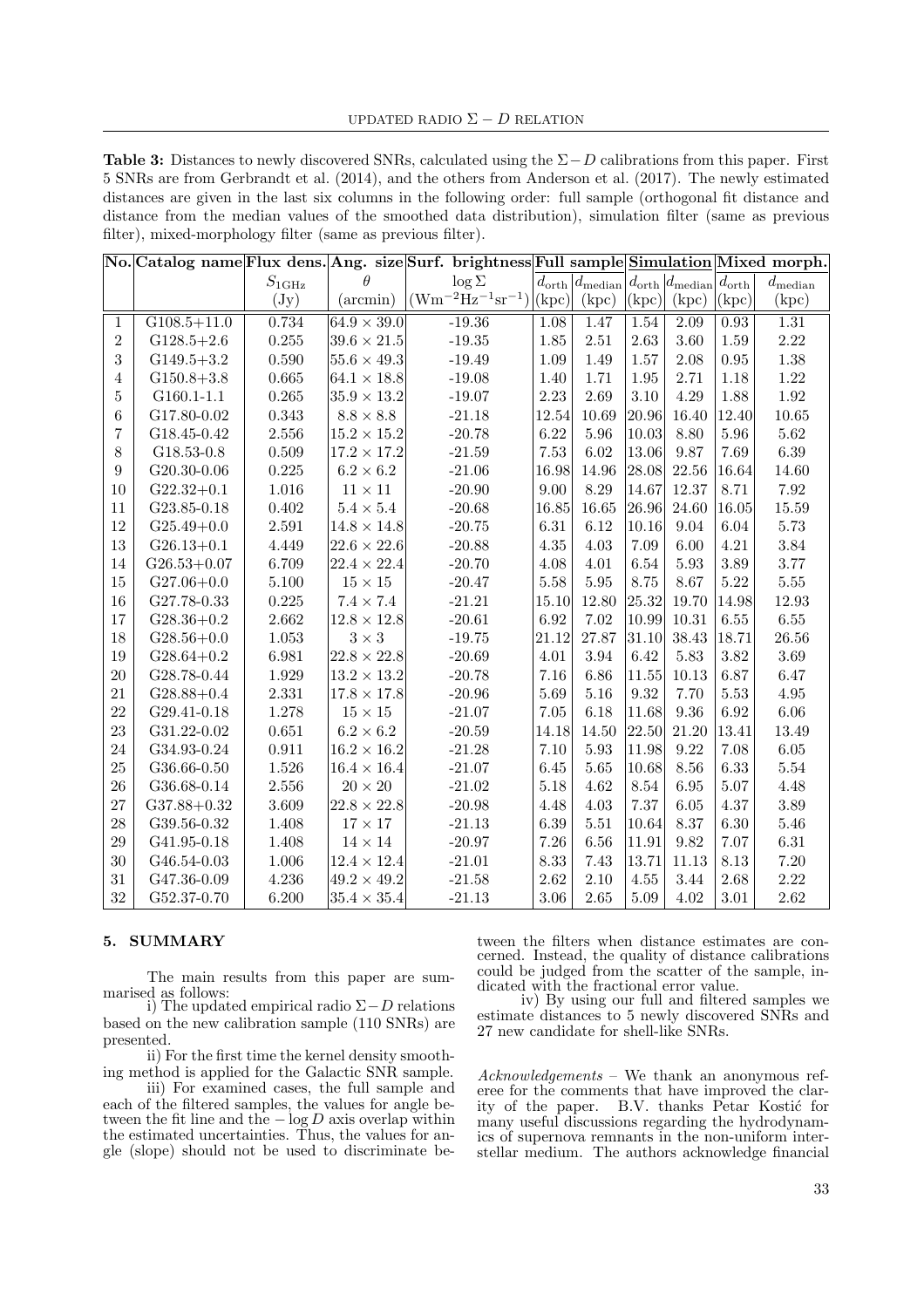support by the Ministry of Education, Science and Technological Development of the Republic of Serbia through the project 176005 'Emission nebulae: structure and evolution'.

Note added in proof. While this work was in the proof reading stage, Hurley-Walker et al. (2019a,b) reported newly confirmed or discovered SNRs and SNR candidates detected in the latest data release from the GaLactic and Extragalactic All-sky Murchison Widefield Array (GLEAM) survey. Using the same procedure as for the objects from Table 3 we estimate distances to these objects as well (Table 4).

Table 4: Distances to newly reported SNR objects, calculated using  $\Sigma - D$  calibrations from this paper. First 14 objects are confirmed SNRs from Hurley-Walker et al. (2019a), while object number 15 is considered a probable SNR in the same work. The rest of the objects are candidate SNRs from Hurley-Walker et al. (2019b). The table columns have the same meaning as in Table 3.

| No.            | Catalog name          |                 |                      | Flux dens. Ang. size Surf. brightness Full sample Simulation Mixed morph. |                           |                                  |          |                                                 |                           |                                  |
|----------------|-----------------------|-----------------|----------------------|---------------------------------------------------------------------------|---------------------------|----------------------------------|----------|-------------------------------------------------|---------------------------|----------------------------------|
|                |                       | $S_{\rm 1GHz}$  | $\theta$             | $\log \Sigma$                                                             | $\overline{d}_{\rm orth}$ | $\overline{d}_{\mathrm{median}}$ |          | $\left d_{\text{orth}}\right d_{\text{median}}$ | $\overline{d_{\rm orth}}$ | $\overline{d}_{\mathrm{median}}$ |
|                |                       | $(\mathrm{Jy})$ | $(\arcsin)$          | $(Wm^{-2}Hz^{-1}sr^{-1})$                                                 | (kpc)                     | (kpc)                            | (kpc)    | (kpc)                                           | (kpc)                     | (kpc)                            |
| $\mathbf{1}$   | $G189.6 + 3.3$        | 15.21           | $ 90.0 \times 90.0 $ | $-21.55$                                                                  | 1.42                      | 1.14                             | 2.45     | 1.85                                            | 1.44                      | 1.20                             |
| $\sqrt{2}$     | G345.1-0.2            | 1.42            | $6.0 \times 6.0$     | $-20.23$                                                                  | 12.70                     | 14.73                            | 19.50    | 21.02                                           | 11.67                     | 13.84                            |
| 3              | $G345.1+0.2$          | 0.64            | $ 10.0 \times 10.0 $ | $-21.02$                                                                  | 10.37                     | 9.24                             | 17.08    | 13.89                                           | 10.13                     | 8.96                             |
| $\overline{4}$ | $G348.8 + 1.1$        | 0.58            | $ 10.0 \times 10.0 $ | $-21.06$                                                                  | 10.54                     | 9.27                             | 17.44    | 13.99                                           | 10.33                     | $\ \, 9.05$                      |
| $\overline{5}$ | G353.3-1.1            | 24.19           | $60.0 \times 60.0$   | $-21.00$                                                                  | 1.71                      | 1.54                             | 2.82     | 2.30                                            | 1.67                      | 1.48                             |
| $\,6$          | G359.2-01.1           | 0.46            | $4.0\,\times\,5.0$   | $-20.46$                                                                  | 18.66                     | 19.96                            | 29.27    | 28.99                                           | 17.47                     | 18.63                            |
| $\overline{7}$ | $G3.1 - 0.7$          | 4.93            | $ 28.0 \times 52.0 $ | $-21.29$                                                                  | 3.03                      | 2.52                             | 5.11     | 3.93                                            | 3.02                      | 2.58                             |
| 8              | G7.5-1.7              | 18.03           | $ 98.4 \times 98.4$  | $-21.55$                                                                  | 1.30                      | 1.04                             | 2.24     | 1.70                                            | 1.32                      | 1.10                             |
| 9              | G13.1-0.5             | 11.43           | $38.0 \times 28.0$   | $-20.79$                                                                  | 2.91                      | 2.78                             | 4.70     | 4.10                                            | 2.80                      | $2.62\,$                         |
| 10             | G15.51-0.15           | 1.18            | $8.0 \times 9.0$     | $-20.61$                                                                  | 10.42                     | 10.60                            | 16.55    | 15.55                                           | 9.86                      | 9.85                             |
| 11             | MAGPIS 09.6833-0.0667 | 2.78            | $8.5\,\times\,8.5$   | $-20.24$                                                                  | 9                         | 10.40                            | 13.84    | 14.84                                           | 8.28                      | 9.77                             |
| 12             | MAGPIS 12.2694+0.2972 | 0.74            | $4.0 \times 4.0$     | $-20.16$                                                                  | 18.54                     | 21.94                            | 28.30    | 31.10                                           | 16.95                     | 20.69                            |
| 13             | MAGPIS 28.3750+0.2028 | 1.31            | $ 10.0 \times 10.0 $ | $-20.71$                                                                  | 9.18                      | 9.05                             | 14.72    | 13.28                                           | 8.76                      | 8.48                             |
| 14             | MAGPIS 28.7667-0.4250 | 0.89            | $9.5 \times 9.5$     | $-20.83$                                                                  | 10.14                     | 9.53                             | 16.44    | 14.18                                           | 9.77                      | 9.05                             |
| 15             | $G356.6 + 00.1$       | 0.32            | $7.0 \times 8.0$     | $-21.06$                                                                  | 14.10                     | 12.39                            | 23.32    | 18.69                                           | 13.82                     | 12.10                            |
| 16             | $G0.1 - 9.7$          | 0.39            | $66.0 \times 66.0$   | $-22.87$                                                                  | 3.24                      | 1.65                             | 6.29     | 3.04                                            | 3.65                      | 1.48                             |
| 17             | $G2.1+2.7$            | 6.63            | $ 72.0 \times 62.0$  | $-21.65$                                                                  | 1.99                      | 1.57                             | 3.47     | 2.61                                            | 2.04                      | 1.68                             |
| 18             | $G7.4 + 0.3$          | 0.63            | $18.0 \times 14.0$   | $-21.42$                                                                  | 7.66                      | 6.24                             | 13.09    | 9.94                                            | 7.72                      | 6.52                             |
| 19             | G18.9-1.2             | 1.53            | $68.0 \times 60.0$   | $-22.25$                                                                  | 2.62                      | 1.80                             | 4.83     | 3.22                                            | 2.82                      | $1.80\,$                         |
| 20             | G19.1-3.1             | 0.91            | $32.0 \times 32.0$   | $-21.87$                                                                  | 4.53                      | 3.46                             | 8.05     | 5.97                                            | 4.73                      | $3.68\,$                         |
| 21             | G19.70.7              | 4.76            | $ 28.0 \times 28.0 $ | $-21.04$                                                                  | 3.74                      | 3.30                             | 6.17     | 4.96                                            | 3.66                      | $3.21\,$                         |
| 22             | $G21.8 + 0.2$         | 13.86           | $64.0 \times 42.0$   | $-21.11$                                                                  | 2.07                      | 1.80                             | 3.45     | 2.73                                            | 2.04                      | 1.77                             |
| 23             | $G23.1 + 0.1$         | 6.18            | $ 26.0 \times 26.0 $ | $-20.86$                                                                  | 3.75                      | 3.51                             | 6.10     | 5.22                                            | 3.62                      | $\!3.32\!$                       |
| 24             | G24.0-0.3             | 10.11           | $48.0 \times 48.0$   | $-21.18$                                                                  | 2.30                      | 1.97                             | 3.85     | 3.01                                            | 2.28                      | 1.97                             |
| 25             | G25.3-1.8             | 8.24            | $ 76.0 \times 94.0 $ | $-21.76$                                                                  | 1.64                      | 1.28                             | 2.89     | 2.17                                            | 1.70                      | 1.37                             |
| 26             | $G28.3 + 0.2$         | 1.36            | $14.0 \times 14v$    | $-20.98$                                                                  | 7.30                      | 6.56                             | 12       | 9.85                                            | 7.12                      | 6.33                             |
| 27             | G28.7-0.4             | 1.63            | $10.0 \times 10.0$   | $-20.61$                                                                  | 8.85                      | 8.99                             | 14.06    | 13.19                                           | 8.38                      | 8.39                             |
| 28             | $G35.3 - 0.0$         | 6.89            | $ 26.0 \times 22.0$  | $-20.74$                                                                  | 3.89                      | 3.79                             | 6.26     | 5.59                                            | 3.72                      | $\!3.54$                         |
| 29             | $G230.4+1.2$          | 1.33            | $54.0 \times 40.0$   | $-22.03$                                                                  | 3.32                      | 2.45                             | 5.98     | 4.30                                            | 3.51                      | 2.55                             |
| 30             | $G232.1+2.0$          | 2.83            | $ 50.0 \times 76.0 $ | $-21.95$                                                                  | 2.42                      | 1.83                             | 4.34     | 3.16                                            | 2.54                      | 1.92                             |
| 31             | G349.1-0.8            | 0.97            | $14.0 \times 14.0$   | $-21.13$                                                                  | 7.73                      | 6.67                             | 12.87    | 10.17                                           | 7.62                      | 6.60                             |
| 32             | $G350.7+0.6$          | 11.20           | $56.0 \times 80.0$   | $-21.42$                                                                  | 1.82                      | 1.48                             | 3.10     | 2.36                                            | 1.83                      | 1.55                             |
| 33             | $G350.8 + 5.0$        | 10.68           | $ 72.0 \times 52.0 $ | $-21.37$                                                                  | 1.94                      | 1.60                             | $3.30\,$ | 2.52                                            | 1.95                      | 1.65                             |
| 34             | G351.0-0.6            | 0.18            | $12.0 \times 12.0$   | $-21.73$                                                                  | 11.39                     | 8.93                             | 20       | 15.05                                           | 11.76                     | 9.51                             |
| 35             | $G351.4+0.4$          | 1.70            | $9.0 \times 9.0$     | $-20.50$                                                                  | 9.42                      | 9.92                             | 14.82    | 14.51                                           | 8.84                      | $\,9.26$                         |
| 36             | $G351.4+0.2$          | 0.42            | $18.0 \times 14.0$   | $-21.60$                                                                  | 8.20                      | 6.52                             | 14.24    | 10.77                                           | 8.39                      | 6.97                             |
| 37             | $G351.9 + 0.1$        | 0.91            | $ 20.0 \times 16.0 $ | $-21.37$                                                                  | 6.65                      | 5.48                             | 11.31    | 8.64                                            | 6.68                      | 5.67                             |
| 38             | $G353.0 + 0.8$        | 3.30            | $ 96.0 \times 66.0 $ | $-22.11$                                                                  | 1.99                      | 1.44                             | 3.62     | 2.54                                            | 2.12                      | 1.48                             |
| 39             | $G355.4 + 2.7$        | 0.41            | $ 22.0 \times 22.0 $ | $-21.89$                                                                  | 6.64                      | 5.06                             | 11.83    | 8.74                                            | 6.94                      | $5.35\,$                         |
| 40             | G356.5-1.9            | 4.75            | $ 36.0 \times 48.0 $ | $-21.38$                                                                  | $2.88\,$                  | 2.37                             | 4.90     | 3.72                                            | $2.89\,$                  | 2.45                             |
| 41             | G358.3-0.7            | 6.02            | $ 34.0 \times 42.0 $ | $-21.20$                                                                  | 2.94                      | 2.51                             | 4.93     | 3.85                                            | 2.92                      | 2.51                             |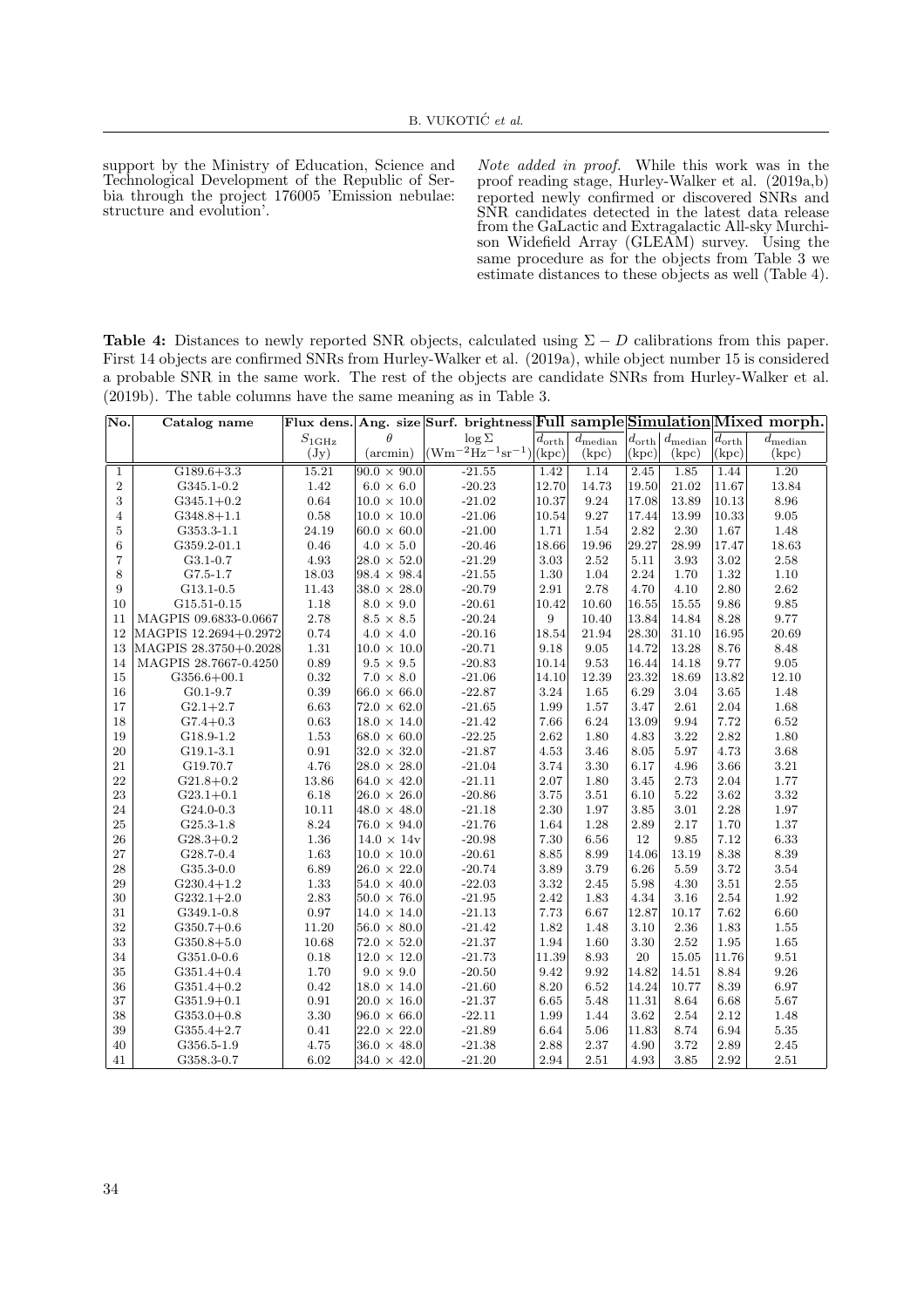REFERENCES

- Alarie, A., Bilodeau, A. and Drissen, L.: 2014, Mon. Not. R. Astron. Soc., 441, 2996.
- Andersen, M., Rho, J., Reach, W. T., Hewitt, J. W. and Bernard, J. P.: 2011,  $Astrophys.$  J.,  $742$ , 7.
- Anderson, L. D., Wang, Y., Bihr, S., Rugel, M., Beuther, H., Bigiel, F., Churchwell, E. et al.: 2017, Astron. Astrophys., 605, A58.
- Arias, M., Domček, V., Zhou, P. and Vink, J.: 2019, Astron. Astrophys., 627, A75.
- Bamba, A., Yokogawa, J., Sakano, M. and Koyama, K.: 2000, *Publ. Astron. Soc. Jpn.*, **52**, 259.
- Berezhko, E. G. and Völk, H. J.: 2004, Astron. Astrophys., 427, 525.
- Borkowski, K. J., Reynolds, S. P. and Roberts, M. S. E.: 2016, Astrophys. J., 819, 160.
- Bozzetto, L. M. et al.: 2017, Astrophys. J. Suppl.  $Ser., 230(1), 2.$
- Brisken, W. F., Carrillo-Barragán, M., Kurtz, S., Finley, J. P.: 2006, Astrophys. J., 652, 554.
- Camilo, F., Kaspi, V. M., Lyne, A. G., Manchester, R. N., Bell, J. F., D'Amico, N., McKay, N. P. F., Crawford, F.: 2000, Astrophys. J., 541, 367.
- Castelletti, G., Dubner, G., Brogan, C. and Kassim, N. E.: 2007, Astron. Astrophys., 471, 537.
- Castelletti, G., Giacani, E., Dubner, G., Joshi, B. C., Rao, A. P. and Terrier, R.: 2011, Astron. Astrophys., 536, A98.
- Caswell, J. L., McClure-Griffiths, N. M. and Cheung, M. C. M.: 2004, Mon. Not. R. Astron. Soc., 352, 1405.
- Caswell, J. L., Murray, J. D., Roger, R. S., Cole, D. J. and Cooke, D. J.: 1975, Astron. Astrophys., 45, 239.
- Chatterjee, S., Brisken, W. F., Vlemmings, W. H. T., Goss, W. M., Lazio, T. J. W., Cordes, J. M., Thorsett, S. E.; Fomalont, E. B., Lyne, A. G. and Kramer, M.: 2009, Astrophys. J., 698, 250.
- Condon, J. J., Cotton, W. D., Greisen, E. W., Yin, Q. F., Perley, R. A., Taylor,G. B., and Broderick, J. J.: 1998, Astron. J., **115**(5), 1693.
- Dickel, J. R., Milne, D. K. and Strom, R. G.: 2000, Astrophys. J., 543, 840.
- Doherty, M., Johnston, S., Green, A. J., Roberts, M. S. E., Romani, R. W., Gaensler, B. M. and Crawford, F.: 2003, Mon. Not. R. Astron. Soc., 339, 1048.
- Duin, R. P. W.: 1976, IEEE Transactions on Computers, 25, 1175.
- Efron, B. and Tibshirani, R. J.: 1994, An Introduction to the Bootstrap, CRC press, Boca Raton.
- Eger, P., Rowell, G., Kawamura, A., Fukui, Y., Rolland, L. and Stegmann, C.: 2011, Astron. Astrophys., **526**, A82.
- Ferrand, G. and Safi-Harb, S.: 2012, Adv. Space Res., 49, 1313.
- Fesen, R. A., Weil, K. E., Cisneros, I. A., Blair, W. P. and Raymond, J. C.: 2018, Mon. Not. R. Astron. Soc., 481, 1786.
- Foster, T. J., Cooper, B., Reich, W., Kothes, R. and West, J.: 2013, Astron. Astrophys., 549, A107.
- Foster, T. and Routledge, D.: 2003, Astrophys. J., 598, 1005.
- Foster, T., Routledge, D. and Kothes, R.: 2004, Astron. Astrophys., 417, 79.
- Frail, D. A., Goss, W. M., Reynoso, E. M., Giacani, E. B., Green, A. J. and Otrupcek, R.: 1996, Astron. J., 111, 1651.
- Gaensler, B. M., Manchester, R. N. and Green, A. J.: 1998, Mon. Not. R. Astron. Soc., 296, 813.
- Gerbrandt, S., Foster, T. J., Kothes, R., Geisbüsch, J. and Tung, A.: 2014, Astron. Astrophys, 566, A76.
- Giacani, E. B., Dubner, G., Cappa, C. and Testori, J.: 1998, Astron. Astrophys. Supp., 133, 61.
- Giacani, E. B., Dubner, G. M., Green, A. J., Goss, W. M. and Gaensler, B. M.: 2000, Astron. J., 119, 281.
- Giacani, E., Smith, M. J. S., Dubner, G. and Loiseau, N.: 2011, Astron. Astrophys., 531, A138.
- Giacani, E., Smith, M. J. S., Dubner, G., Loiseau, N., Castelletti, G., Paron, S.: 2009, Astron. Astrophys., 507, 841.
- Green, D. A.: 1984, Mon. Not. R. Astron. Soc., Green, D. A.:  $1209, 449$ .
- Green D. A.: 2019,J. Astrophys. Astron., 40, 36.
- Halpern, J. P., Gotthelf, E. V. and Camilo, F.: 2012, Astrophys. J. Lett., **753**, L14.
- Hewitt, J. W. and Yusef-Zadeh, F.: 2009, Astrophys. J. Lett., 694, L16.
- Hurley-Walker, N. et al.: 2019a, Publ. Astron. Soc. Aust.,  $36, e048$ .
- Hurley-Walker, N. et al.: 2019b, Publ. Astron. Soc. Aust., 36, e045.
- Jackson, M. S., Safi-Harb, S., Kothes, R. and Foster, T.: 2008, Astrophys. J., 674, 936.
- Jiang, B., Chen, Y. and Wang, Q. D.: 2007, Astrophys. J., 670, 1142.
- Kamitsukasa, F., Koyama, K., Nakajima, H., Hayashida, K., Mori, K., Katsuda, S., Uchida, H. and Tsunemi, H.: 2016, Publ. Astron. Soc. Jpn., 68, S7.
- Katsuda, S., Tanaka, M., Morokuma, T., Fesen, R. and Milisavljevic, D.: 2016, Astrophys. J., 826, 108.
- Katsuda, S., Tsunemi, H. and Mori, K.: 2008, Astrphys. J. Lett., 378, L35.
- Keles, T.: 2018, International Online Journal of Educational Sciences, 10(3), 200.
- Kostić, P.: 2019, Serb. Astron. J., submitted.
- Kothes, R. and Dougherty, S. M.: 2007, Astron. Astrophys., 468, 993.
- Kothes, R., Uyanker, B. and Reid, R. I.: 2005, Astron. Astrophys., 444, 871.
- Leahy, D. A.: 2004, Astron. J., **127**, 2277.
- Leahy D. A and Green, K. S.: 2012, Astrophys. J., 760, 25.
- Leahy, D. A, and Tian, W. W.: 2006, Astron. Astrophys., 451, 251.
- Leahy, D. A, and Tian, W. W.: 2007, Astron. Astrophys., 461, 1013.
- Lemiere, A., Slane, P., Gaensler, B. M. and Murray, S.: 2009, Astrophys. J., 706, 1269.
- Lozinskaya, T. A., Sitnik, T. G. and Pravdikova, V. V.: 1993, Astron. Rep., **37**, 240.
- Maggi, P., et al.: 2019, Astron. Astrophys., submitted.
- Matthews, B. C., Wallace, B. J. and Taylor, A. R.: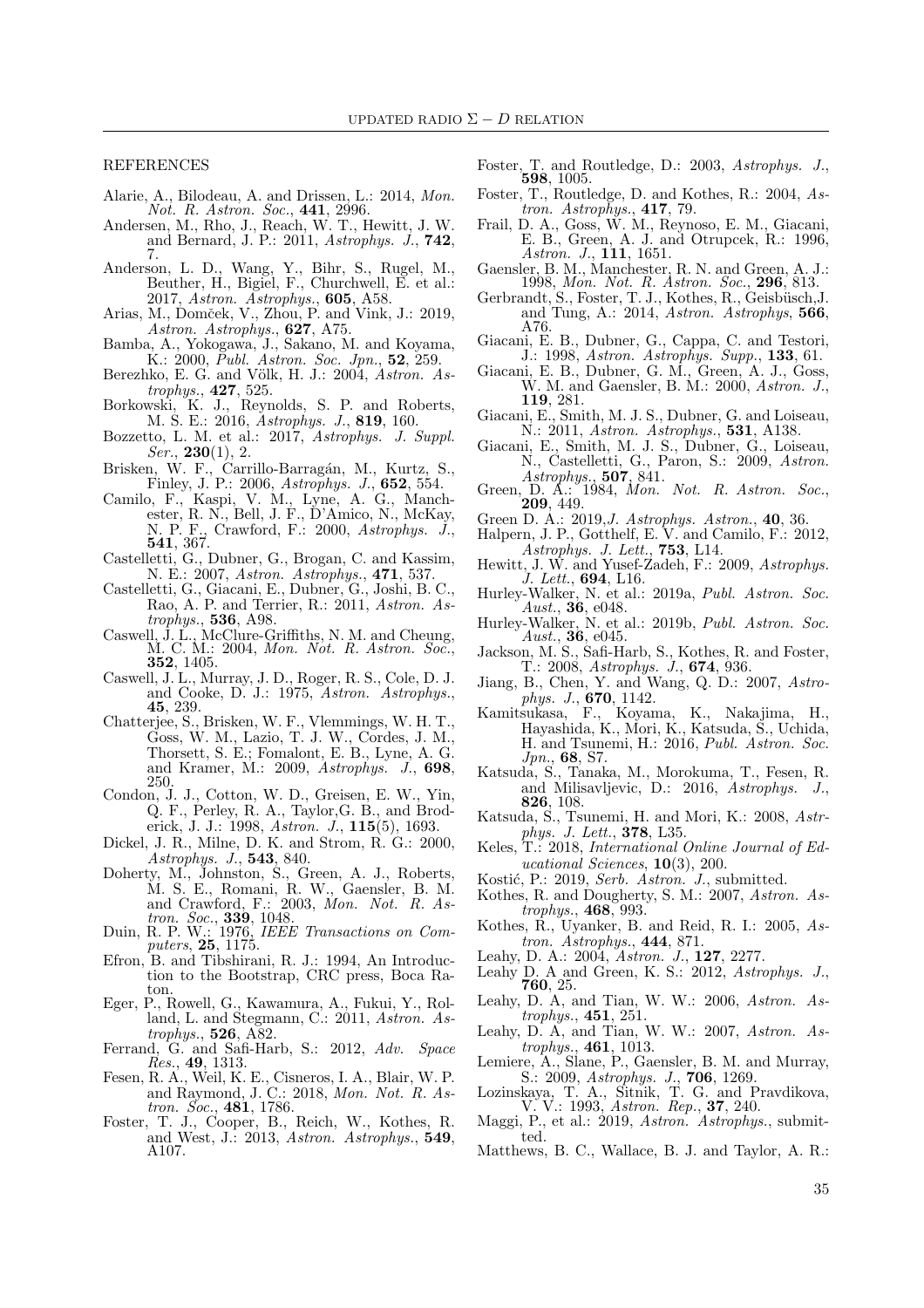1998, Astrophys. J., 493, 312.

- McClure-Griffiths, N. M., Green, A. J., Dickey, J. M., Gaensler, B. M., Haynes, R. F. and Wieringa, M. H.: 2001, Astrophys. J., 551, 394.
- Minter, A. H., Camilo, F., Ransom, S. M. Halpern, J. P. and Zimmerman, N.: 2008, Astrophys. J., 676, 1189.
- Moriguchi, Y., Tamura, K., Tawara, Y., Sasago, H., Yamaoka, K., Onishi, T., Fukui, Y.: 2005, Astrophys. J., 631, 947.
- Nikolić, S., van de Ven, G., Heng, K., Kupko, D., Husemann, B., Raymond, J. C., Hughes, J. P. and Falcón-Barroso, J.: 2013, Science, 340, 45.
- Pavlović, M. Z., Urošević, D., Vukotić, B., Arbutina, B. and Göker,  $\ddot{U}$ . D.: 2013, Astrophys. J. Suppl. Ser., 204, 4. (Paper I)
- Pavlović, M. Z., Dobardžić, A., Vukotić, B. and Urošević, D.: 2014, Serb. Astron. J., 189, 25. (Paper II)
- Pavlović, M. Z., Urošević, D., Arbutina, B., Orlando, S., Maxted, N. and Filipović, M. D.: 2018, Astrophys. J., 852(2), 84.
- Pineault, S., Landecker, T. L., Madore, B. and Gaumont-Guay, S.: 1993, Astron. J., 105, 1060.
- Prinz, T. and Becker, W.: 2013, Astron. Astrophys., 550, A33.
- Ranasinghe, S. and Leahy, D. A.: 2017, Astrophys.  $J., 843, 119.$
- Ranasinghe, S. and Leahy, D. A.: 2018a, Astron. J., 155, 204.
- Ranasinghe, S. and Leahy, D. A.: 2018b, Mon. Not. R. Astron. Soc., 477, 2243.
- Ranasinghe, S., Leahy, D. A. and Tian, W.: 2018, Open Phys. J., 4, 1.
- Reynoso, E. M., Cichowolski, S. and Walsh, A. J.: 2017, Mon. Not. R. Astron. Soc., 464, 3029.
- Reynoso, E. M., Johnston, S., Green, A. J. and Koribalski, B. S.: 2006, Mon. Not. R. Astron. Soc., 369, 416.
- Rho, J., and Petre, R.: 1998, Astrphys. J. Lett., 503, 167.
- Rosado, M., Ambrocio-Cruz, P., Le Coarer, E. and Marcelin, M.: 1996, Astron. Astrophys., 315, 243.
- Rożko, K., Rajwade, K. M., Lewandowski, W., Basu, R., Kijak, J., Lorimer, D. R.: 2018, Mon. Not. R. Astron. Soc., 479, 2193.
- Sánchez-Cruces, M., Rosado, M., Fuentes-Carrera, I. and Ambrocio-Cruz, P.: 2018, Mon. Not. R. Astron. Soc., 473, 1705.
- Saito M., Matsumoto M.: 2008, in "Monte Carlo and QuasiMonte Carlo Methods 2006", eds. Keller A., Heinrich S., Niederreiter H., Springer, Berlin Heidelberg, pp. 607–622.
- Sankrit, R., Raymond, J. C., Blair, W. P., Long, K. S., Williams, B. J., Borkowski, K. J., Patnaude, D. J. and Reynolds, S. P.: 2016, Astrophys. J., 817, 36.
- Sawada, M., Tachibana, K., Uchida, H., Ito, Y., Matsumura, H., Bamba, A., Tsuru, T. G. and Tanaka, T.: 2019, Publ. Astron. Soc. Jpn., 71, 61.
- Shan, S. S., Zhu, H., Tian, W. W., Zhang, M. F., Zhang, H. Y., Wu, D. and Yang, A. Y.: 2018.

Astrophys. J. Suppl. Ser., 238, 35.

- Shan, S. S, Zhu, H., Tian, W. W., Zhang, H. Y., Yang, A. Y. and Zhang, M. F.: 2019, Research in Astronomy and Astrophysics, 19, 92S.
- Shklovsky, I. S.: 1960, Astronomicheskii Zhurnal,  $37(2)$ , 256.
- Su, H., Tian, W., Zhu, H. and Xiang, F. Y.: 2014,  $IAU$  Symp., 296, 372.
- Su, H.-Q., Zhang, M.-F., Zhu, H. and Wu, D.: 2017a, Res. Astron. Astrophys., 17, 109.
- Su, Y., Zhou, X., Yang, J., Chen, X., Chen, Y., Liu, Y., Wang, H., Li, C. and Zhang, S.: 2017b, Astrophys. J., 836, 211.
- Supan, L., Castelletti, G., Supanitsky, A. D., Burton, M. G.: 2018, Astron. Astrophys., 619, A108.
- Takata, A., Nobukawa, M., Uchida, H., Tsuru, T. Go, Tanaka, T., Koyama, K.: 2016, Publ. Astron. Soc. Jpn., 68, S3.
- Tian, W. W., Haverkorn, M. and Zhang, H. Y.: 2007, Mon. Not. R. Astron. Soc., **378**, 1283.
- Tian, W. W. and Leahy, D. A.: 2006, Astron. Astrophys., 455, 1053.
- Tian, W. W. and Leahy, D. A.: 2012, Mon. Not. R. Astron. Soc.,  $421, 2593$ .
- Tian, W. W. and Leahy, D. A.: 2014, Astrophys. J.  $Lett., 783, L2.$
- Tian, W. W., Leahy, D. A. and Foster, T. J.: 2007, Astron. Astrophys., 465, 907.
- Tian, W. W., Li, Z., Leahy, D. A., Yang, J., Yang, X. J., Yamazaki, R. and Lu, D.: 2010, Astrophys. J., 712, 790.
- Urošević, D.: 2002, Serb. Astron. J., 165, 27.
- Urošević, D.: 2003, Astrophys. Space. Sci., 283, 75.
- Urošević, D.: 2005, Publ. Astron. Soc. "Rudjer  $Bošković", 5, 113.$
- Urošević, D., Pannuti, T. G., Duric, N. and Theodorou, A.: 2005, Astron. Astrophys, 435, 437.
- Urošević, D., Vukotić, B., Arbutina, B. and Sarevska, M.: 2010, Astrophys. J., 719, 950.
- Uyaniker, B., Kothes, R. and Brunt, C. M.: 2002, Astrophys. J., 565, 1022.
- Velázquez, P. F., Dubner, G. M., Goss, W. M. and Green, A. J.: 2002, Astron. J., 124, 2145.
- Vink J.: 2004, Astrophys. J., 604, 693.
- Vukotić, B., Jurković, M., Urošević, D. and Arbutina, B.: 2014, Mon. Not. R. Astron. Soc., 440, 2026.
- Yamauchi, S., Nobukawa, M., Koyama, K. and Yonemori, M.: 2013, *Publ. Astron. Soc. Jpn.*, 65, 6.
- Yamaguchi, H., Ueno, M., Koyama, K., Bamba, A. and Yamauchi, S.: 2004, Publ. Astron. Soc. Jpn., 56, 1059.
- Yar-Uyaniker, A., Uyaniker, B. and Kothes, R.: 2004, Astrophys. J., 616, 247.
- Yu, B., Chen, B. Q., Jiang, B. W. and Zijlstra, A.:  $2019,$ , Mon. Not. R. Astron. Soc., 488, 3129.
- Zhang, X., Chen, Y., Li, H. and Zhou, X.: 2013, Mon. Not. R. Astron. Soc.,  $429, L25$ .
- Zhang, G.-Y., Chen, Y., Su, Y., Zhou, X., Pannuti, T. G. and Zhou, P.: 2015, Astrophys. J., 799, 103.
- Zhang, G.-Y., Slavin, J. D., Foster, A., Smith, R. K., ZuHone, J. A., Zhou, P., and Hen, Y.: 2019, Astrophys. J., 875, 81.